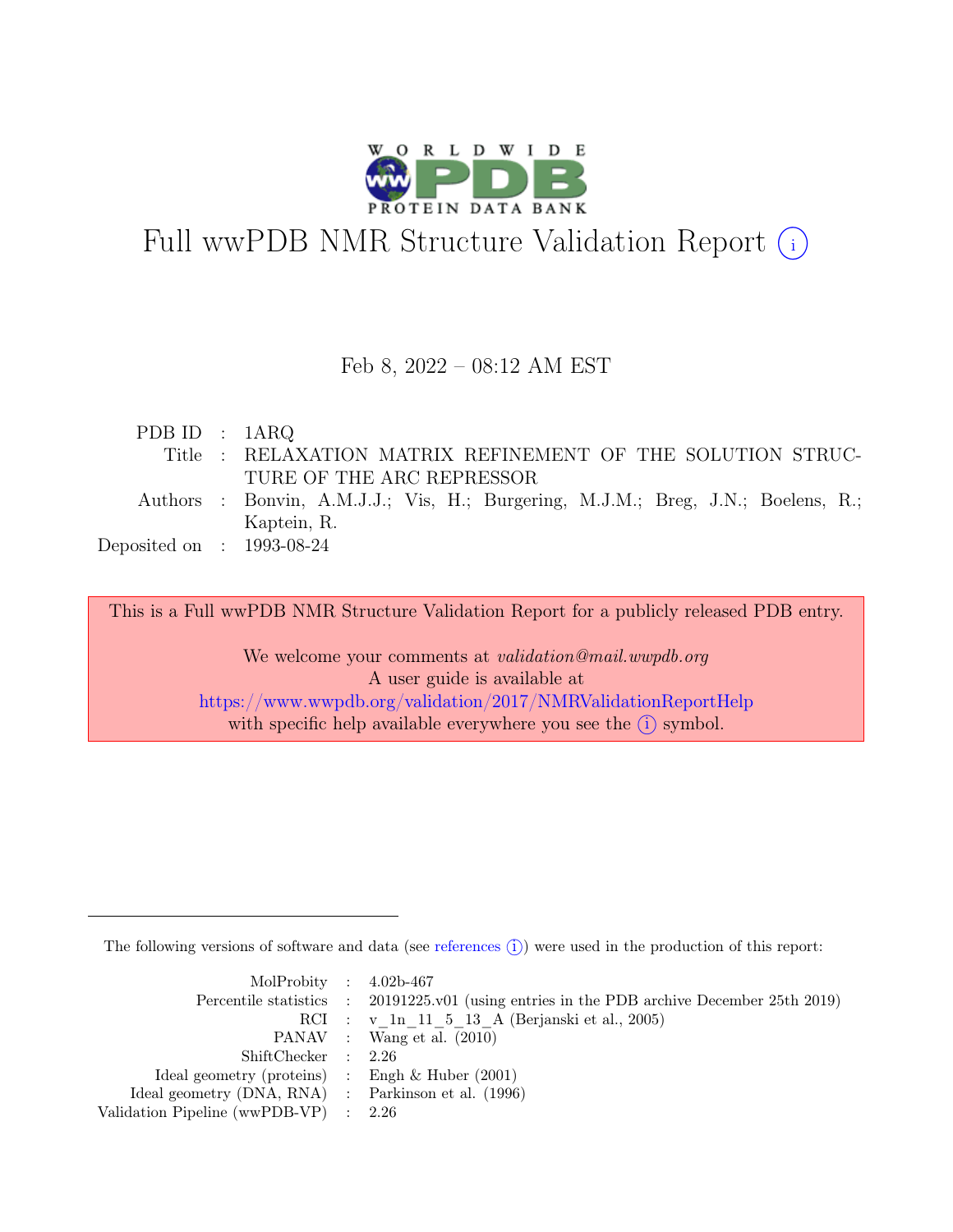# 1 Overall quality at a glance  $(i)$

The following experimental techniques were used to determine the structure: SOLUTION NMR

The overall completeness of chemical shifts assignment was not calculated.

Percentile scores (ranging between 0-100) for global validation metrics of the entry are shown in the following graphic. The table shows the number of entries on which the scores are based.



| Metric.               | Whole archive | NMR archive   |
|-----------------------|---------------|---------------|
|                       | $(\#Entries)$ | $(\#Entries)$ |
| Clashscore            | 158937        | 12864         |
| Ramachandran outliers | 154571        | 11451         |
| Sidechain outliers    | 154315        | 11428         |

The table below summarises the geometric issues observed across the polymeric chains and their fit to the experimental data. The red, orange, yellow and green segments indicate the fraction of residues that contain outliers for  $>=$  3, 2, 1 and 0 types of geometric quality criteria. A cyan segment indicates the fraction of residues that are not part of the well-defined cores, and a grey segment represents the fraction of residues that are not modelled. The numeric value for each fraction is indicated below the corresponding segment, with a dot representing fractions  $\langle=5\%$ 

| Mol | $Chain \mid Length$ | Quality of chain |     |    |     |  |
|-----|---------------------|------------------|-----|----|-----|--|
|     | につ<br>ಀಀ            | 38%              | 26% | 9% | 26% |  |
|     | につ<br>ಲಲ            | 40%              | 25% | 9% | 26% |  |

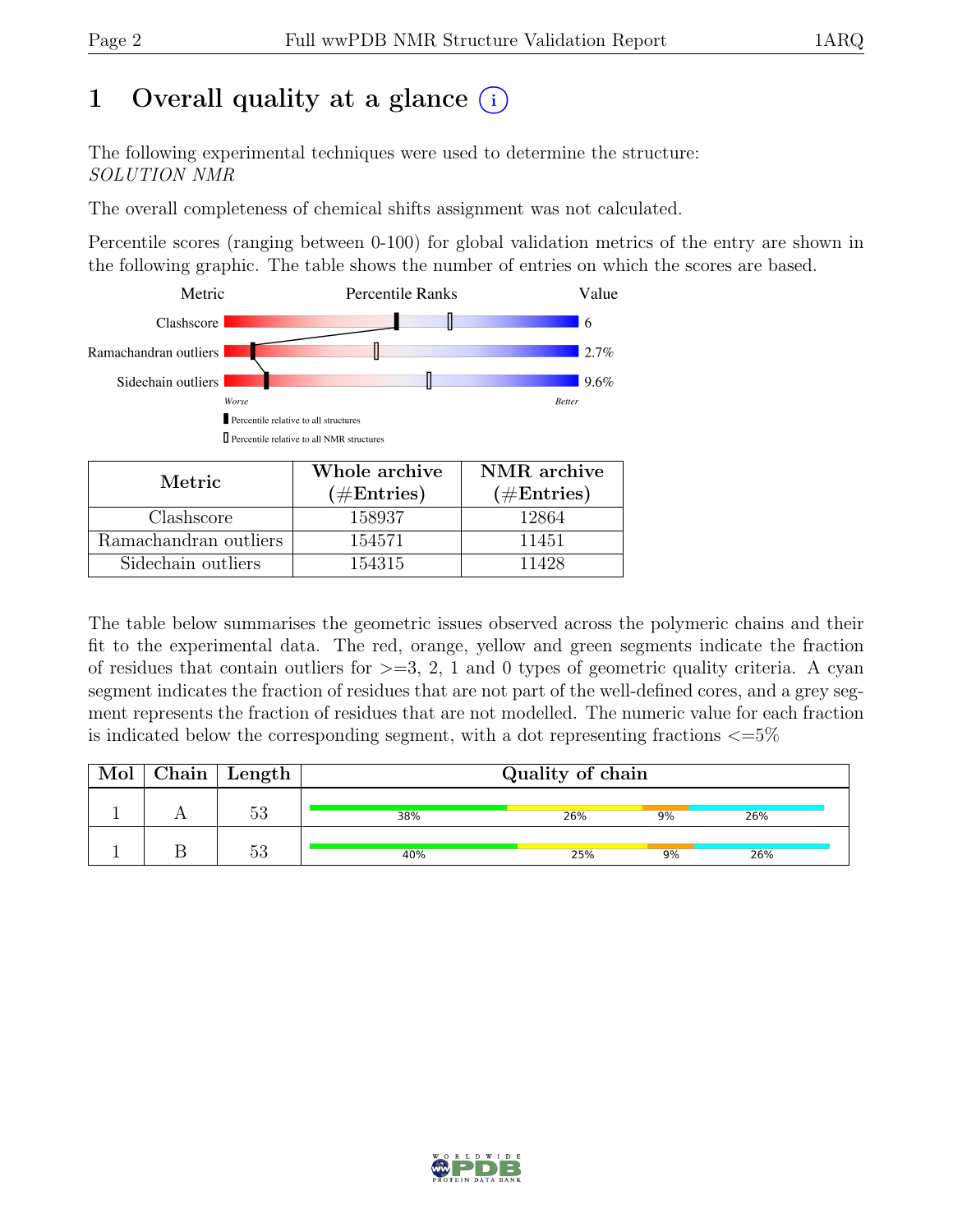# 2 Ensemble composition and analysis  $(i)$

This entry contains 16 models. Model 2 is the overall representative, medoid model (most similar to other models).

The following residues are included in the computation of the global validation metrics.

| Well-defined (core) protein residues                                        |                           |            |  |  |  |  |
|-----------------------------------------------------------------------------|---------------------------|------------|--|--|--|--|
| Backbone RMSD (Å) Medoid model<br>Well-defined core   Residue range (total) |                           |            |  |  |  |  |
|                                                                             | A:8-A:46, B:8-B:46 $(78)$ | $\rm 0.33$ |  |  |  |  |

Ill-defined regions of proteins are excluded from the global statistics.

Ligands and non-protein polymers are included in the analysis.

The models can be grouped into 3 clusters and 3 single-model clusters were found.

| Cluster number        | Models                 |
|-----------------------|------------------------|
|                       | 2, 4, 7, 8, 11, 13, 15 |
|                       | 5, 12, 14, 16          |
|                       |                        |
| Single-model clusters | 3:9:10                 |

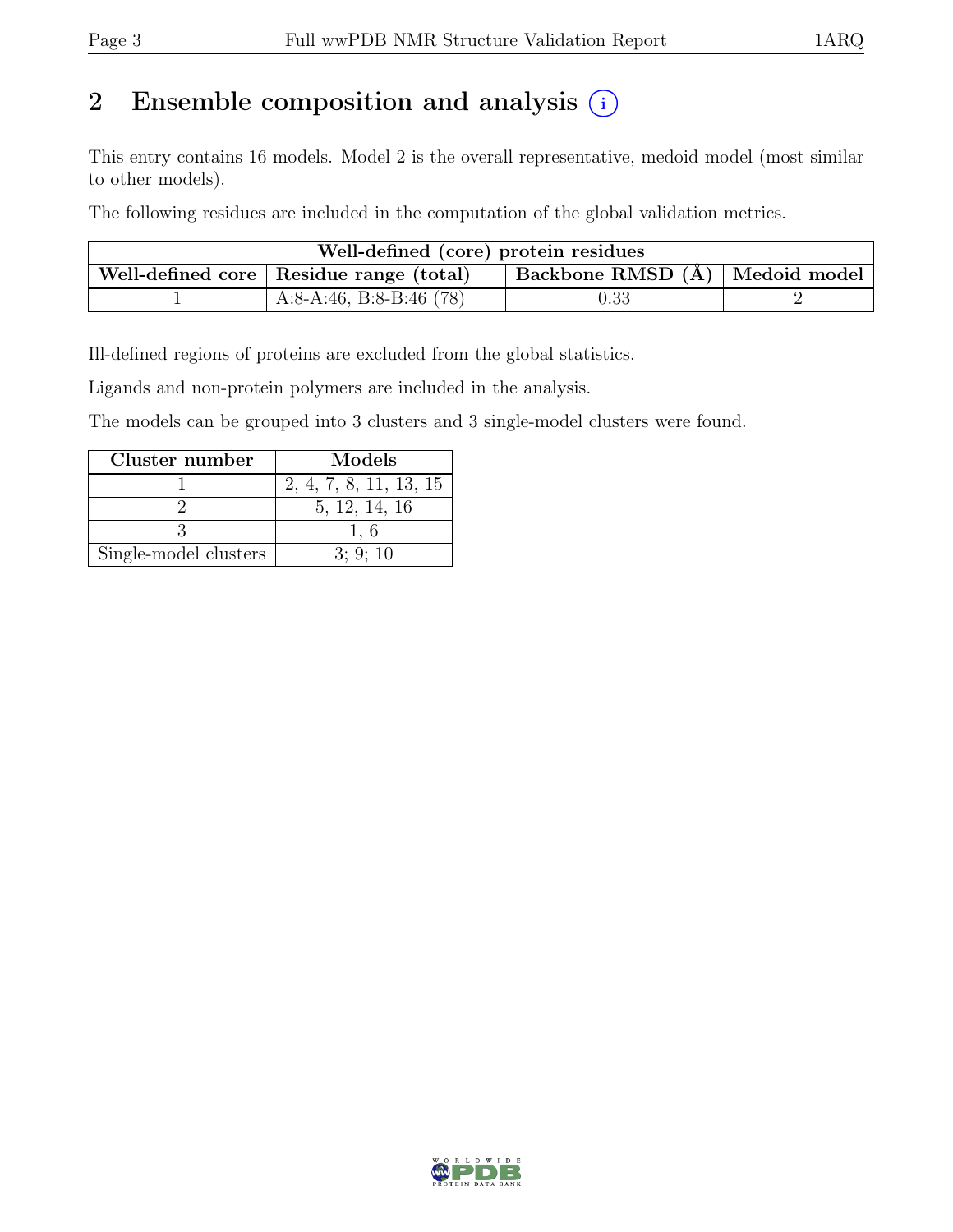# 3 Entry composition  $(i)$

There is only 1 type of molecule in this entry. The entry contains 870 atoms, of which 0 are hydrogens and 0 are deuteriums.

• Molecule 1 is a protein called ARC REPRESSOR.

|  |  | Mol   Chain   Residues | <b>Atoms</b>    |  |               |  | Trace |  |
|--|--|------------------------|-----------------|--|---------------|--|-------|--|
|  |  | 53                     | Total C N O S   |  |               |  |       |  |
|  |  |                        | 435 271 82 78 4 |  |               |  |       |  |
|  |  | 53                     | Total C N O S   |  |               |  |       |  |
|  |  |                        |                 |  | 435 271 82 78 |  |       |  |

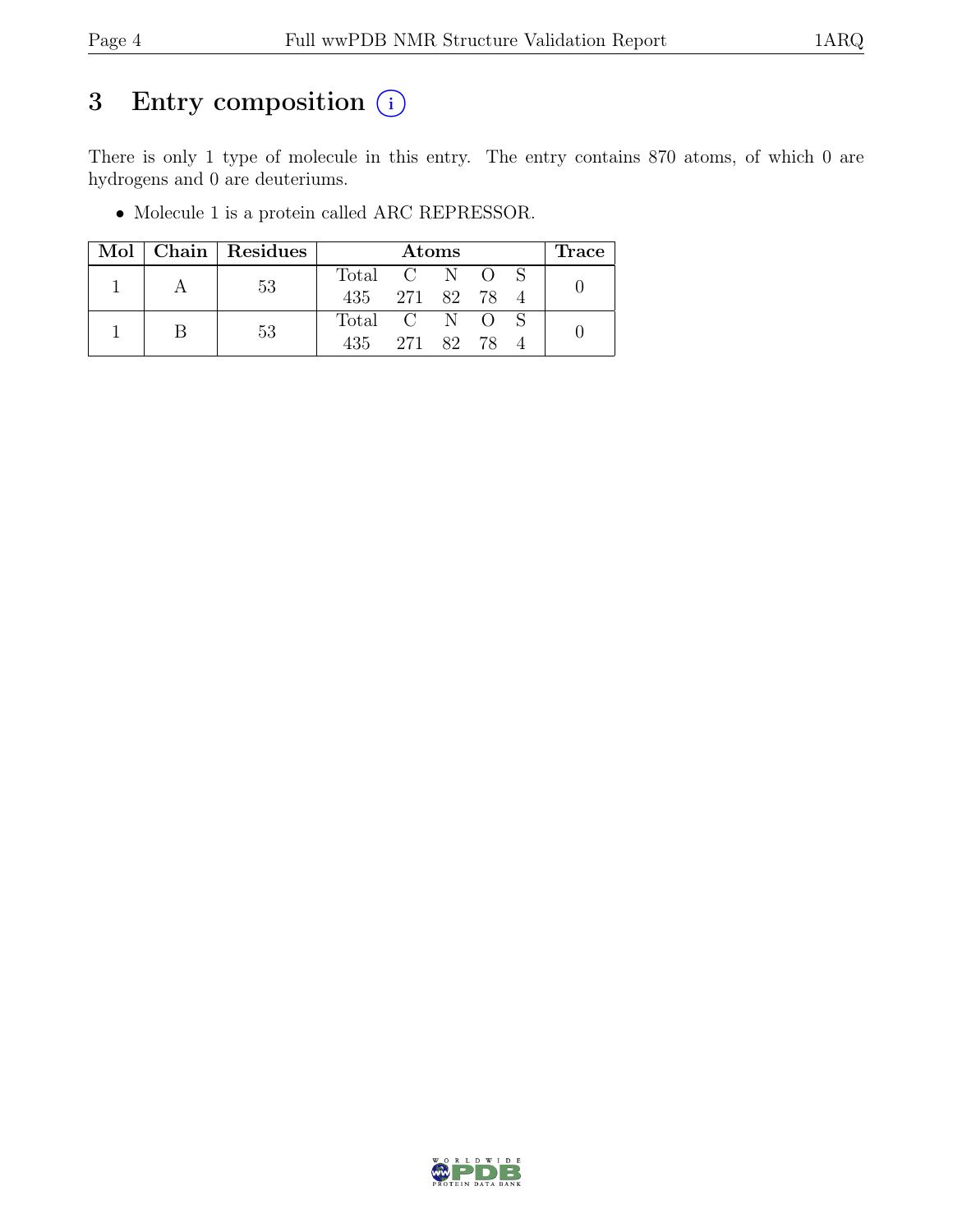# 4 Residue-property plots (i)

## <span id="page-4-0"></span>4.1 Average score per residue in the NMR ensemble

These plots are provided for all protein, RNA, DNA and oligosaccharide chains in the entry. The first graphic is the same as shown in the summary in section 1 of this report. The second graphic shows the sequence where residues are colour-coded according to the number of geometric quality criteria for which they contain at least one outlier: green  $= 0$ , yellow  $= 1$ , orange  $= 2$  and red  $=$ 3 or more. Stretches of 2 or more consecutive residues without any outliers are shown as green connectors. Residues which are classified as ill-defined in the NMR ensemble, are shown in cyan with an underline colour-coded according to the previous scheme. Residues which were present in the experimental sample, but not modelled in the final structure are shown in grey.

• Molecule 1: ARC REPRESSOR



## 4.2 Scores per residue for each member of the ensemble

Colouring as in section [4.1](#page-4-0) above.

#### 4.2.1 Score per residue for model 1



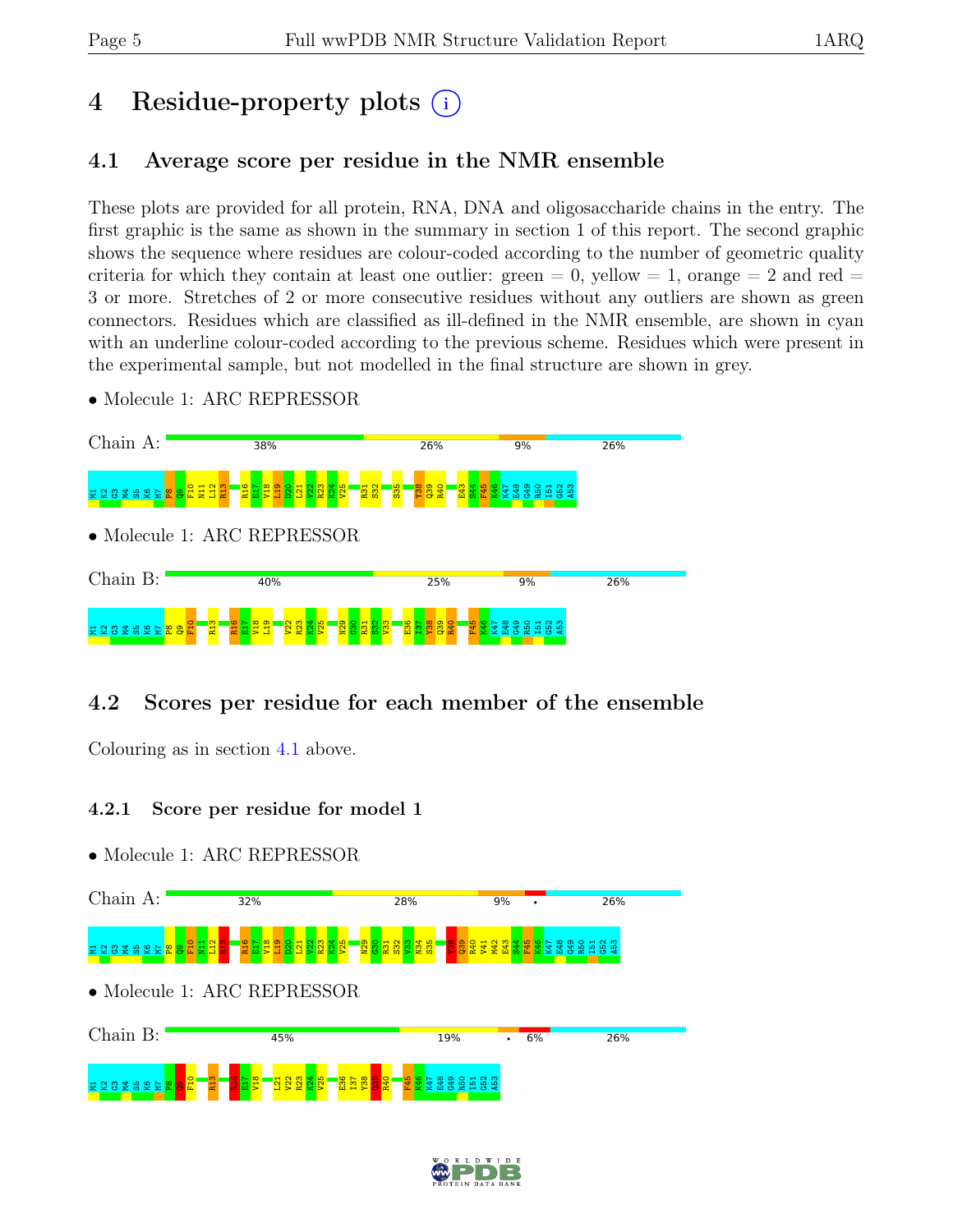### 4.2.2 Score per residue for model 2 (medoid)

• Molecule 1: ARC REPRESSOR



#### 4.2.3 Score per residue for model 3

• Molecule 1: ARC REPRESSOR



• Molecule 1: ARC REPRESSOR



### 4.2.4 Score per residue for model 4



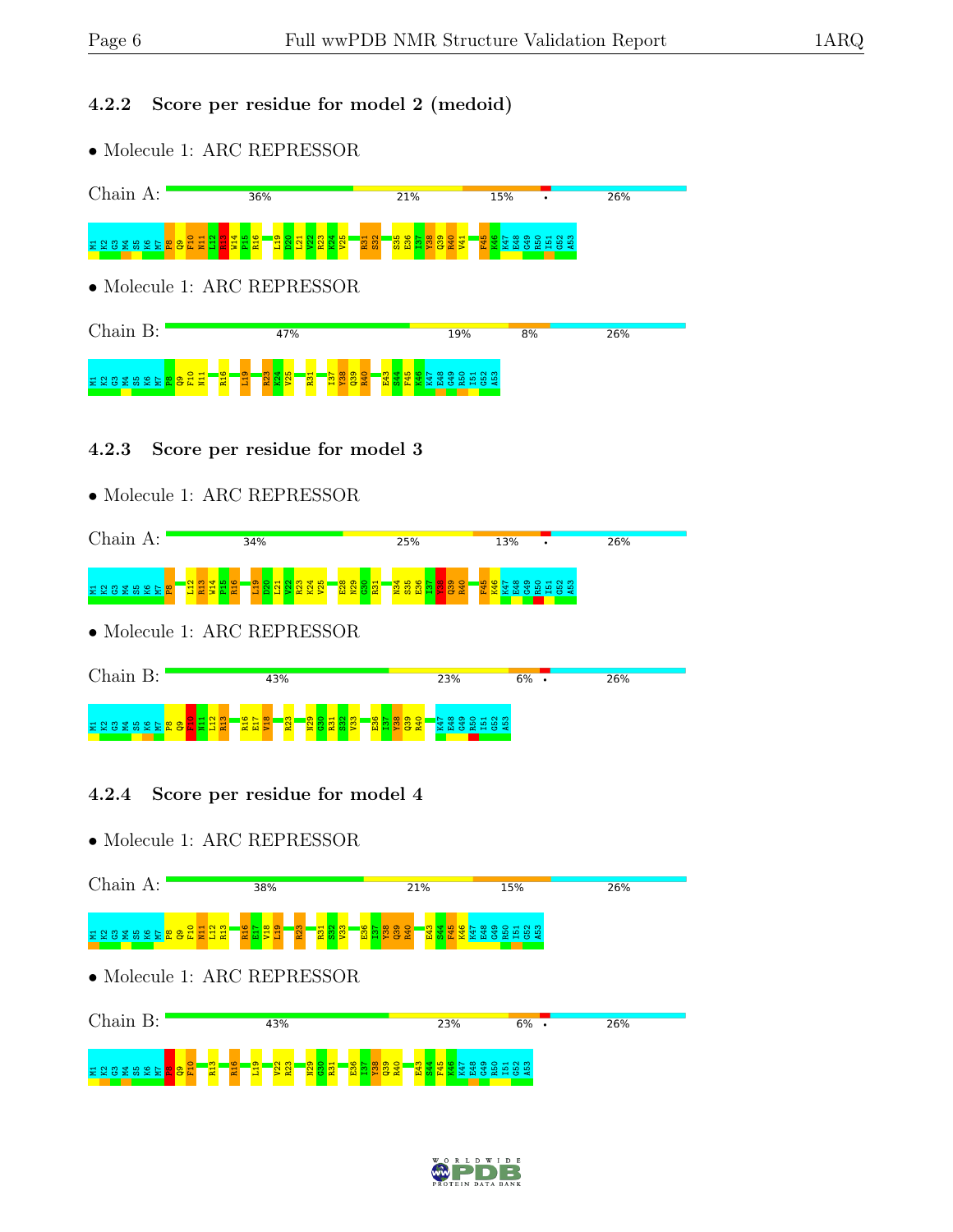### 4.2.5 Score per residue for model 5

• Molecule 1: ARC REPRESSOR



#### 4.2.6 Score per residue for model 6

• Molecule 1: ARC REPRESSOR



• Molecule 1: ARC REPRESSOR



### 4.2.7 Score per residue for model 7



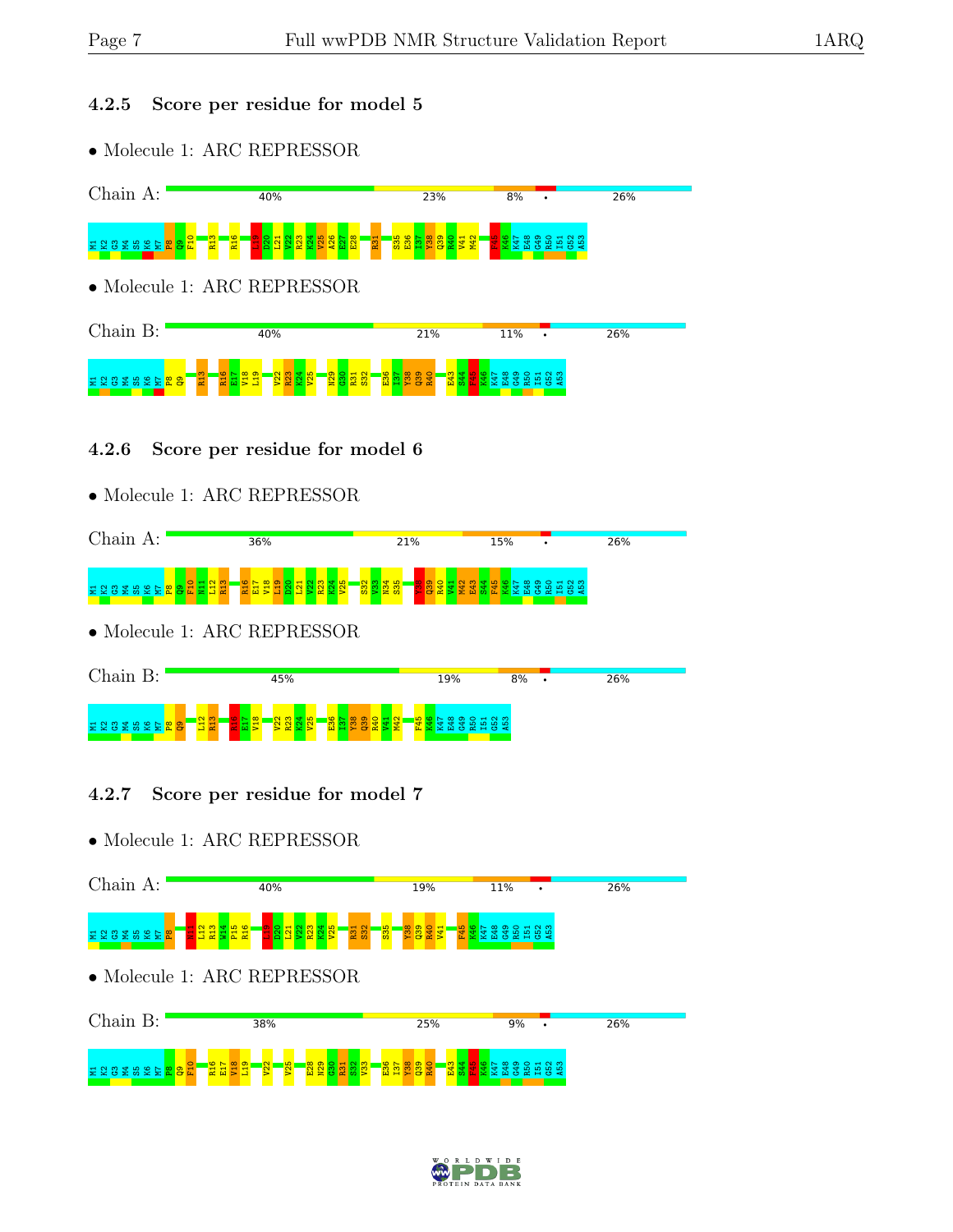### 4.2.8 Score per residue for model 8

• Molecule 1: ARC REPRESSOR



#### 4.2.9 Score per residue for model 9

• Molecule 1: ARC REPRESSOR



• Molecule 1: ARC REPRESSOR



### 4.2.10 Score per residue for model 10



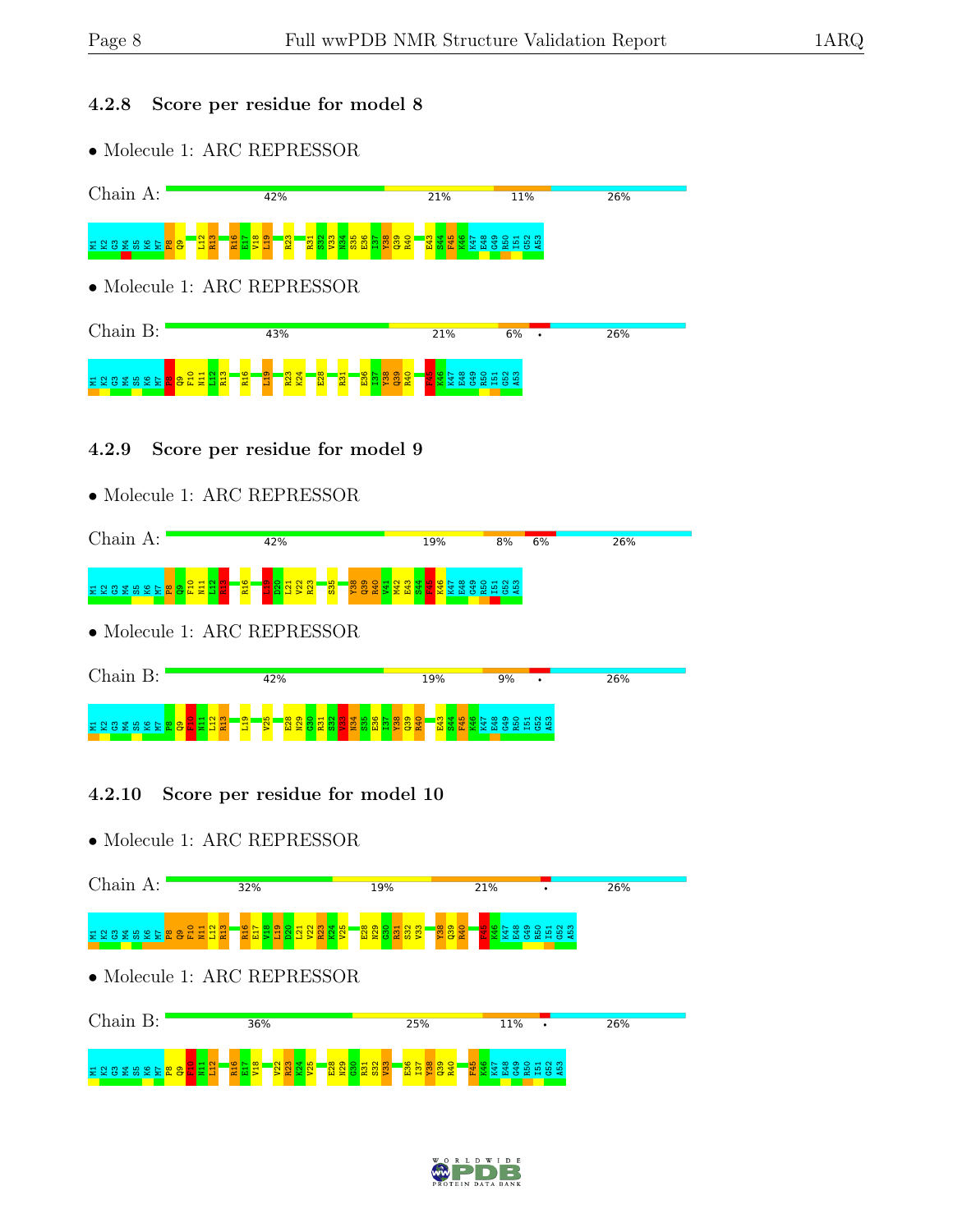#### 4.2.11 Score per residue for model 11

• Molecule 1: ARC REPRESSOR



#### 4.2.12 Score per residue for model 12

• Molecule 1: ARC REPRESSOR



• Molecule 1: ARC REPRESSOR



### 4.2.13 Score per residue for model 13



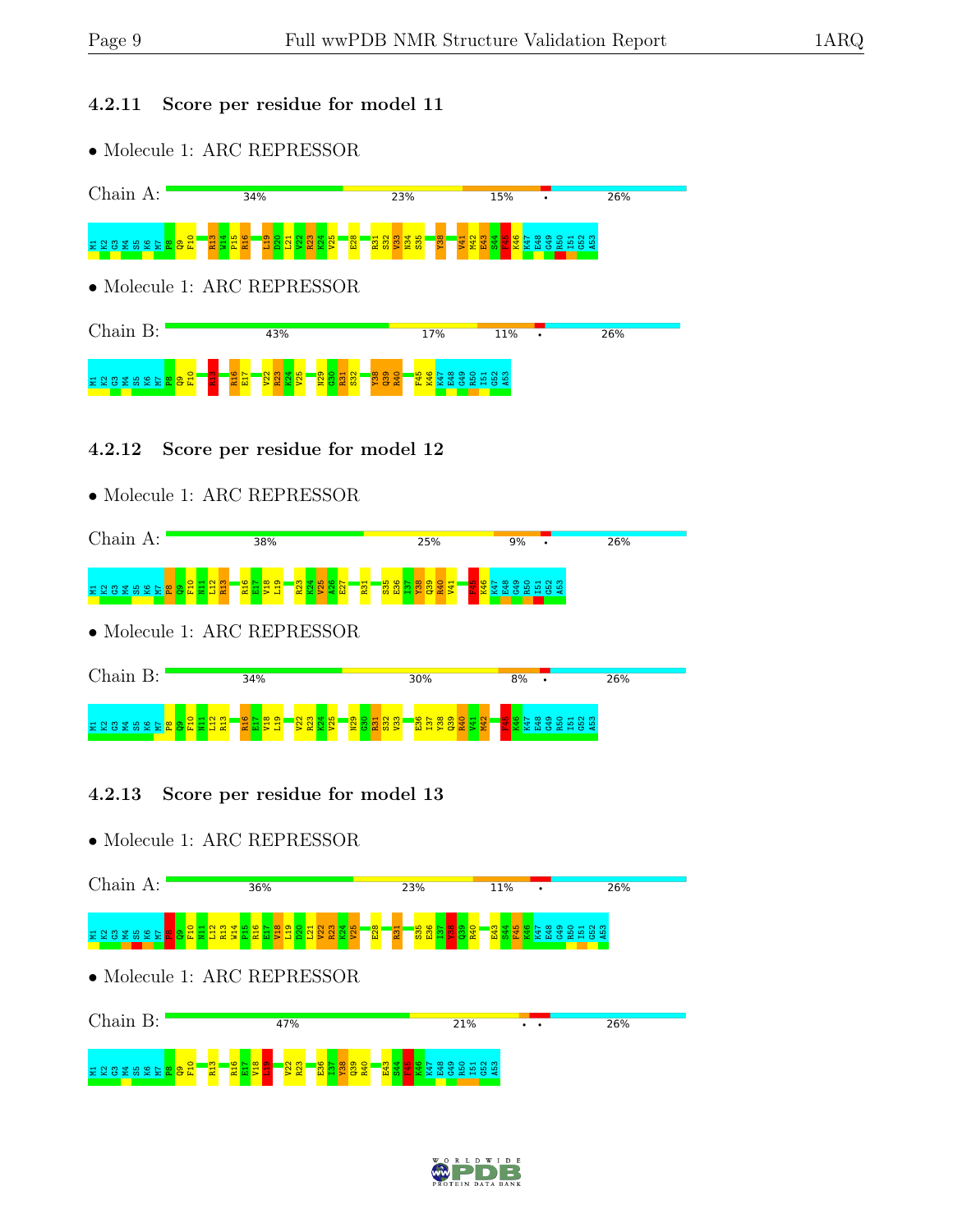#### 4.2.14 Score per residue for model 14

• Molecule 1: ARC REPRESSOR



#### 4.2.15 Score per residue for model 15

• Molecule 1: ARC REPRESSOR



• Molecule 1: ARC REPRESSOR



### 4.2.16 Score per residue for model 16



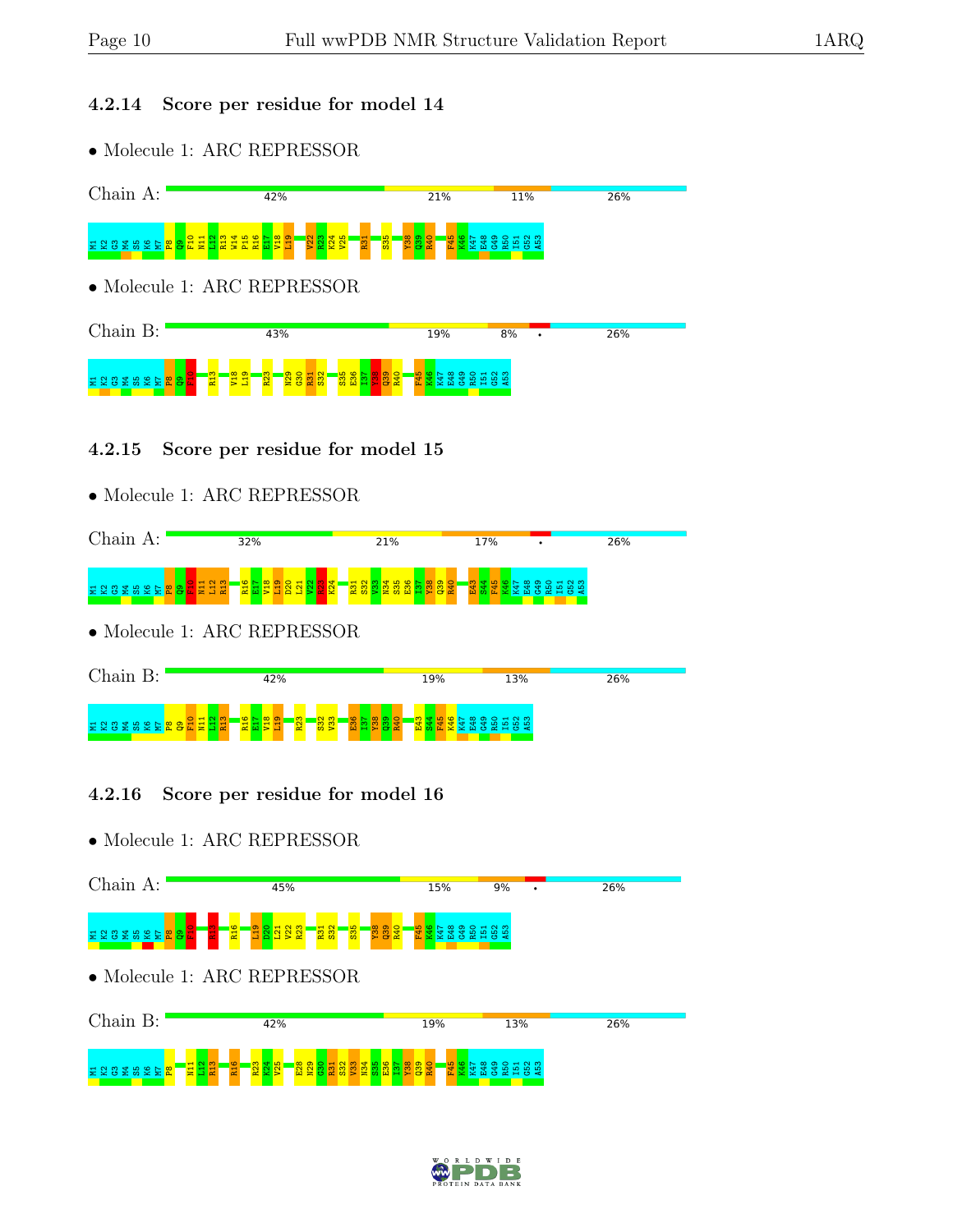# 5 Refinement protocol and experimental data overview  $(i)$

Of the ? calculated structures, 16 were deposited, based on the following criterion: ?.

The following table shows the software used for structure solution, optimisation and refinement.

| Software name   Classification   Version |            |  |
|------------------------------------------|------------|--|
| ' IRMA                                   | refinement |  |

No chemical shift data was provided.

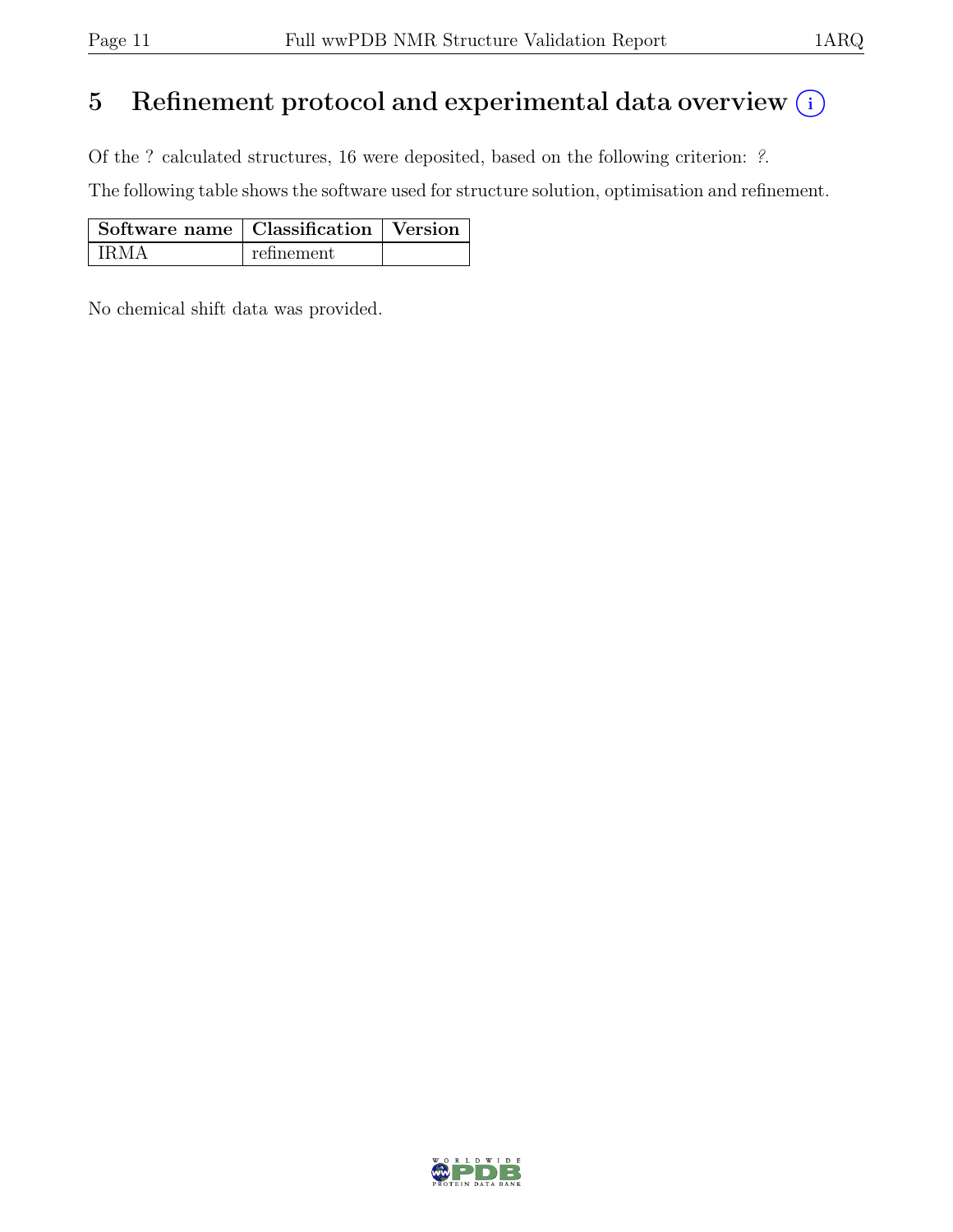# 6 Model quality  $(i)$

# 6.1 Standard geometry  $(i)$

The Z score for a bond length (or angle) is the number of standard deviations the observed value is removed from the expected value. A bond length (or angle) with  $|Z| > 5$  is considered an outlier worth inspection. RMSZ is the (average) root-mean-square of all Z scores of the bond lengths (or angles).

| Mol | Chain |                 | Bond lengths                    | Bond angles     |                                |  |
|-----|-------|-----------------|---------------------------------|-----------------|--------------------------------|--|
|     |       | <b>RMSZ</b>     | #Z>5                            | RMSZ            | #Z>5                           |  |
|     |       | $1.01 \pm 0.03$ | $0\pm 0/339$ ( $0.0\pm 0.1\%$ ) | $2.26 \pm 0.16$ | $17\pm3/456$ ( $3.7\pm0.6\%$ ) |  |
|     | B     | $0.88 \pm 0.02$ | $0\pm 0/339$ ( $0.0\pm 0.0\%$ ) | $1.68 \pm 0.07$ | $7\pm2/456$ (1.6 $\pm$ 0.3%)   |  |
| All | All   | 0.95            | $0.0\%$<br>1/10848              | 2.00            | $383/14592$ (<br>$2.6\%$ )     |  |

Chiral center outliers are detected by calculating the chiral volume of a chiral center and verifying if the center is modelled as a planar moiety or with the opposite hand. A planarity outlier is detected by checking planarity of atoms in a peptide group, atoms in a mainchain group or atoms of a sidechain that are expected to be planar.

| Mol | Chain   Chirality | Planarity     |
|-----|-------------------|---------------|
|     | $0.8 \pm 0.4$     | $6.1 \pm 0.9$ |
|     | $0.0 \pm 0.0$     | $5.2 \pm 1.2$ |
|     | 13                | 182           |

All unique bond outliers are listed below.

|  |     |          |      | $\mid$ Mol $\mid$ Chain $\mid$ Res $\mid$ Type $\mid$ Atoms $\mid$ Z $\mid$ Observed(Å) $\mid$ Ideal(Å) $\mid$ | Models |       |
|--|-----|----------|------|----------------------------------------------------------------------------------------------------------------|--------|-------|
|  |     |          |      |                                                                                                                | Worst  | Total |
|  | PHE | $CE2-CZ$ | 5.03 |                                                                                                                |        |       |

All unique angle outliers are listed below. They are sorted according to the Z-score of the worst occurrence in the ensemble.

| Mol | Chain | Res |            | Ideal <sup>o</sup><br>Atoms |          | Observed $(°)$<br>Z |        | <b>Models</b> |                |
|-----|-------|-----|------------|-----------------------------|----------|---------------------|--------|---------------|----------------|
|     |       |     | Type       |                             |          |                     |        | Worst         | Total          |
|     | А     | 38  | <b>TYR</b> | $CB-CG-CD1$                 | $-30.32$ | 102.81              | 121.00 | 8             | 16             |
|     | A     | 10  | <b>PHE</b> | $CB-CG-CD2$                 | $-28.79$ | 100.65              | 120.80 | 15            | 13             |
|     | А     | 45  | <b>PHE</b> | $CB-CG-CD2$                 | $-15.81$ | 109.73              | 120.80 | 14            | 11             |
|     | B     | 38  | TYR        | $CB-CG-CD2$                 | $-15.65$ | 111.61              | 121.00 | 12            | $\overline{2}$ |
|     | B     | 45  | <b>PHE</b> | $CB-CG-CD2$                 | $-15.64$ | 109.85              | 120.80 | 8             | 11             |
|     | B     | 38  | <b>TYR</b> | $CB-CG-CD1$                 | $-14.53$ | 112.28              | 121.00 | 7             | 15             |
|     | B     | 10  | <b>PHE</b> | $CB-CG-CD2$                 | $-13.59$ | 111.29              | 120.80 | 3             | 11             |
|     | А     | 10  | PHE        | $CB-CG-CD1$                 | 10.48    | 128.13              | 120.80 | 15            | 12             |

Continued on next page...

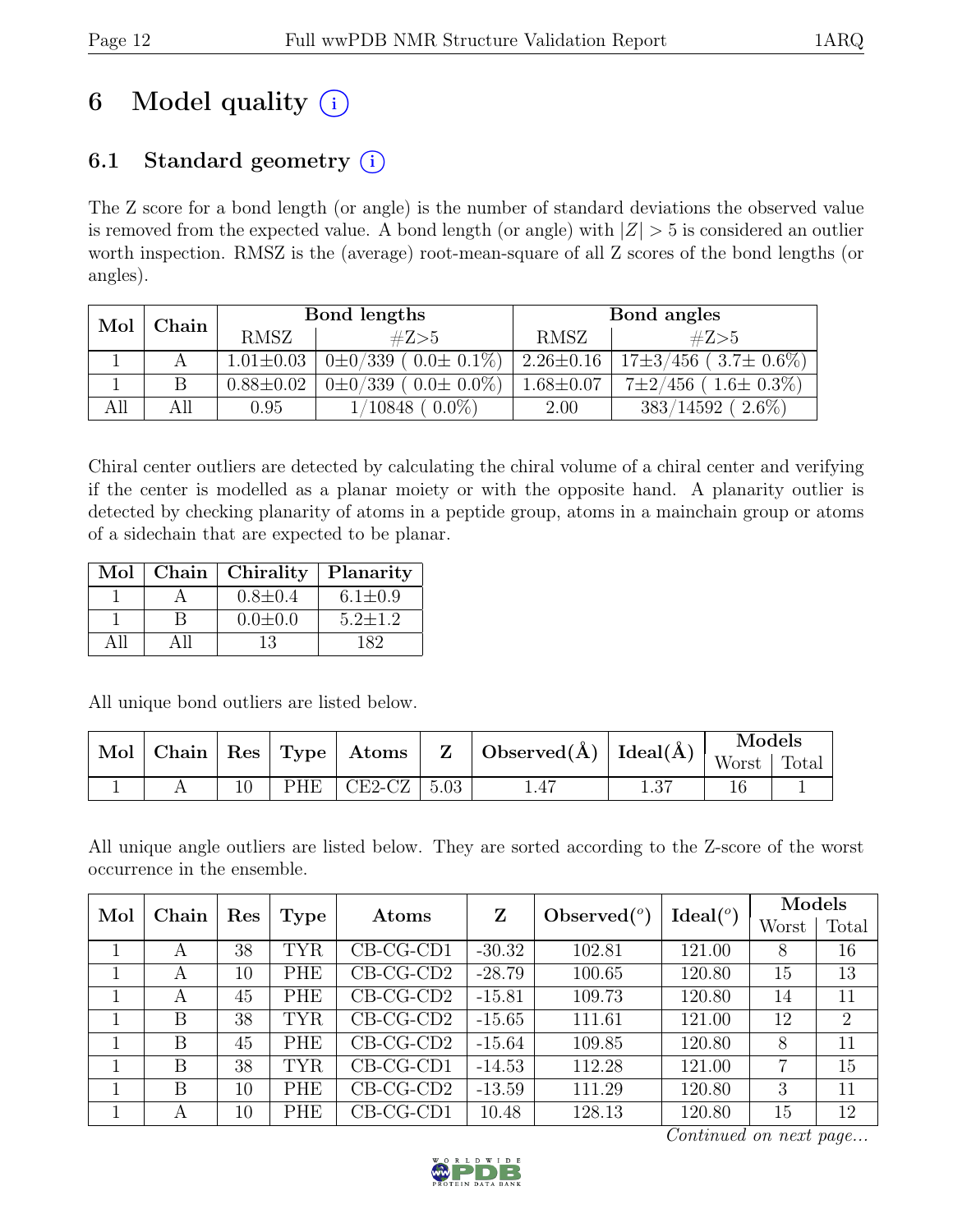|                | Continuea from previous page |                 |                         |                             |              |                |             | Models          |                  |
|----------------|------------------------------|-----------------|-------------------------|-----------------------------|--------------|----------------|-------------|-----------------|------------------|
| Mol            | Chain                        | Res             | <b>Type</b>             | Atoms                       | $\mathbf{Z}$ | Observed $(°)$ | Ideal $(°)$ | Worst           | Total            |
| $\mathbf{1}$   | B                            | 10              | PHE                     | $CB-CG-CD1$                 | 10.04        | 127.83         | 120.80      | 3               | $\overline{2}$   |
| $\overline{1}$ | $\mathbf{A}$                 | 19              | <b>LEU</b>              | $\overline{\text{CB-CA-C}}$ | 9.91         | 129.02         | 110.20      | $\overline{9}$  | $\overline{4}$   |
| $\mathbf{1}$   | $\boldsymbol{A}$             | 19              | LEU                     | $CB-CG-CD1$                 | 9.82         | 127.70         | 111.00      | 11              | $\,6$            |
| $\mathbf{1}$   | $\mathbf{A}$                 | 25              | <b>VAL</b>              | $CA-CB-CG1$                 | 9.58         | 125.27         | 110.90      | $\overline{12}$ | $\overline{9}$   |
| $\mathbf{1}$   | $\mathbf{A}$                 | $32\,$          | <b>SER</b>              | $N$ -CA-CB                  | 8.38         | 123.06         | 110.50      | $\overline{2}$  | $\overline{4}$   |
| $\mathbf{1}$   | $\mathbf{A}$                 | $\overline{38}$ | <b>TYR</b>              | $CD1-CG-CD2$                | 8.33         | 127.06         | 117.90      | 14              | $\overline{15}$  |
| $\mathbf{1}$   | $\boldsymbol{A}$             | 19              | <b>LEU</b>              | $CA-CB-CG$                  | $-8.24$      | 96.34          | 115.30      | 10              | 11               |
| $\mathbf{1}$   | $\boldsymbol{B}$             | 12              | <b>LEU</b>              | $CB-CG-CD2$                 | 7.87         | 124.39         | 111.00      | 10              | $\overline{3}$   |
| $\mathbf{1}$   | A                            | 31              | ARG                     | NE-CZ-NH1                   | 7.79         | 124.20         | 120.30      | $\overline{4}$  | $\overline{6}$   |
| $\mathbf{1}$   | $\mathbf{A}$                 | 35              | <b>SER</b>              | $N-CA-CB$                   | 7.78         | 122.17         | 110.50      | 14              | 14               |
| $\overline{1}$ | A                            | $21\,$          | <b>LEU</b>              | $CB-CA-C$                   | 7.76         | 124.94         | 110.20      | 9               | $12\,$           |
| $\mathbf{1}$   | $\boldsymbol{B}$             | 31              | ARG                     | NE-CZ-NH1                   | 7.57         | 124.08         | 120.30      | 12              | $\overline{5}$   |
| $\mathbf{1}$   | $\boldsymbol{B}$             | 19              | <b>LEU</b>              | $CA-CB-CG$                  | $-7.55$      | 97.93          | 115.30      | 9               | $\overline{4}$   |
| $\mathbf{1}$   | A                            | 12              | <b>LEU</b>              | $CB-CG-CD2$                 | 7.46         | 123.68         | 111.00      | $\mathbf{1}$    | $\,6$            |
| $\mathbf{1}$   | $\boldsymbol{B}$             | 13              | $\rm{ARG}$              | NE-CZ-NH1                   | 7.33         | 123.97         | 120.30      | $\overline{5}$  | $\overline{5}$   |
| $\mathbf{1}$   | $\boldsymbol{A}$             | 16              | $\rm{ARG}$              | $N-CA-CB$                   | 7.21         | 123.59         | 110.60      | 10              | 16               |
| $\mathbf{1}$   | $\boldsymbol{B}$             | 36              | ${\rm GLU}$             | $N-CA-CB$                   | 7.03         | 123.26         | 110.60      | 13              | $\overline{4}$   |
| $\mathbf{1}$   | A                            | 16              | ARG                     | $CB-CA-C$                   | 7.03         | 124.45         | 110.40      | $\overline{5}$  | 15               |
| $\mathbf{1}$   | $\mathbf{A}$                 | 10              | PHE                     | $CD1-CG-CD2$                | 6.99         | 127.39         | 118.30      | $15\,$          | $\mathbf{1}$     |
| $\mathbf{1}$   | $\boldsymbol{B}$             | 23              | $\rm{ARG}$              | NE-CZ-NH1                   | 6.94         | 123.77         | 120.30      | 2               | $\overline{4}$   |
| $\overline{1}$ | $\overline{B}$               | 40              | $\overline{\text{ARG}}$ | NE-CZ-NH1                   | 6.93         | 123.77         | 120.30      | $\overline{16}$ | $\overline{3}$   |
| $\mathbf{1}$   | $\boldsymbol{A}$             | 13              | ARG                     | NE-CZ-NH1                   | 6.93         | 123.77         | 120.30      | $\mathbf{1}$    | $\,6\,$          |
| $\mathbf{1}$   | $\mathbf{A}$                 | 16              | $\overline{\text{ARG}}$ | $NE- CZ- NH1$               | 6.88         | 123.74         | 120.30      | $\overline{4}$  | $\overline{5}$   |
| $\mathbf{1}$   | $\boldsymbol{A}$             | 40              | ARG                     | $N-CA-CB$                   | 6.80         | 122.84         | 110.60      | 13              | $\mathbf{1}$     |
| $\overline{1}$ | $\mathbf{A}$                 | 38              | <b>TYR</b>              | $CG$ - $CD$ 2- $CE$ 2       | $-6.79$      | 115.87         | 121.30      | 14              | $\overline{8}$   |
| $\mathbf{1}$   | $\boldsymbol{B}$             | 16              | ARG                     | $N$ -CA-CB                  | $-6.64$      | 98.65          | 110.60      | $\mathbf{1}$    | $\overline{2}$   |
| $\mathbf{1}$   | $\boldsymbol{B}$             | 33              | <b>VAL</b>              | CA-CB-CG1                   | $-6.59$      | 101.01         | 110.90      | 16              | $\mathbf{1}$     |
| $\mathbf 1$    | $\boldsymbol{A}$             | $28\,$          | GLU                     | $N-CA-CB$                   | 6.58         | 122.45         | 110.60      | $\mathbf 5$     | $\overline{2}$   |
| $\mathbf{1}$   | A                            | 19              | <b>LEU</b>              | $N-CA-CB$                   | $-6.57$      | 97.26          | 110.40      | $\mathbf{1}$    | 3                |
| $\mathbf{1}$   | A                            | 13              | $\rm{ARG}$              | $N-CA-CB$                   | 6.46         | 122.23         | 110.60      | 3               | 3                |
| $\mathbf{1}$   | A                            | 11              | <b>ASN</b>              | $CB-CA-C$                   | 6.45         | 123.30         | 110.40      | 10              | $\mathbf 1$      |
| $\mathbf{1}$   | A                            | 8               | <b>PRO</b>              | $CA-C-N$                    | $-6.45$      | 103.02         | 117.20      | 8               | 9                |
| $\mathbf{1}$   | A                            | 19              | <b>LEU</b>              | $CB-CG-CD2$                 | $-6.43$      | 100.06         | 111.00      | 12              | $\overline{2}$   |
| $\mathbf{1}$   | B                            | 38              | <b>TYR</b>              | $CD1-CG-CD2$                | 6.35         | 124.89         | 117.90      | $\overline{7}$  | 15               |
| $\mathbf{1}$   | A                            | 14              | TRP                     | $CB-CG-CD2$                 | $-6.35$      | 118.35         | 126.60      | 14              | $\boldsymbol{3}$ |
| $\mathbf{1}$   | B                            | 16              | $\rm{ARG}$              | NE-CZ-NH1                   | 6.28         | 123.44         | 120.30      | 3               | $\overline{7}$   |
| $\mathbf{1}$   | A                            | 45              | PHE                     | $CB-CG-CD1$                 | 6.25         | 125.17         | 120.80      | 15              | $\overline{2}$   |
| $\mathbf{1}$   | A                            | 36              | <b>GLU</b>              | $N-CA-CB$                   | 6.22         | 121.80         | 110.60      | $\overline{4}$  | $\overline{3}$   |
| $\mathbf{1}$   | A                            | 38              | <b>TYR</b>              | $CB-CG-CD2$                 | 6.22         | 124.73         | 121.00      | 9               | 3                |
| $\mathbf{1}$   | A                            | 12              | <b>LEU</b>              | $N-CA-CB$                   | 6.12         | 122.63         | 110.40      | $\overline{6}$  | $\overline{2}$   |
| $\mathbf{1}$   | $\boldsymbol{B}$             | 33              | VAL                     | $CG1-CB-CG2$                | $-6.11$      | 101.12         | 110.90      | $\overline{7}$  | 3                |

Continued from previous page.

Continued on next page...

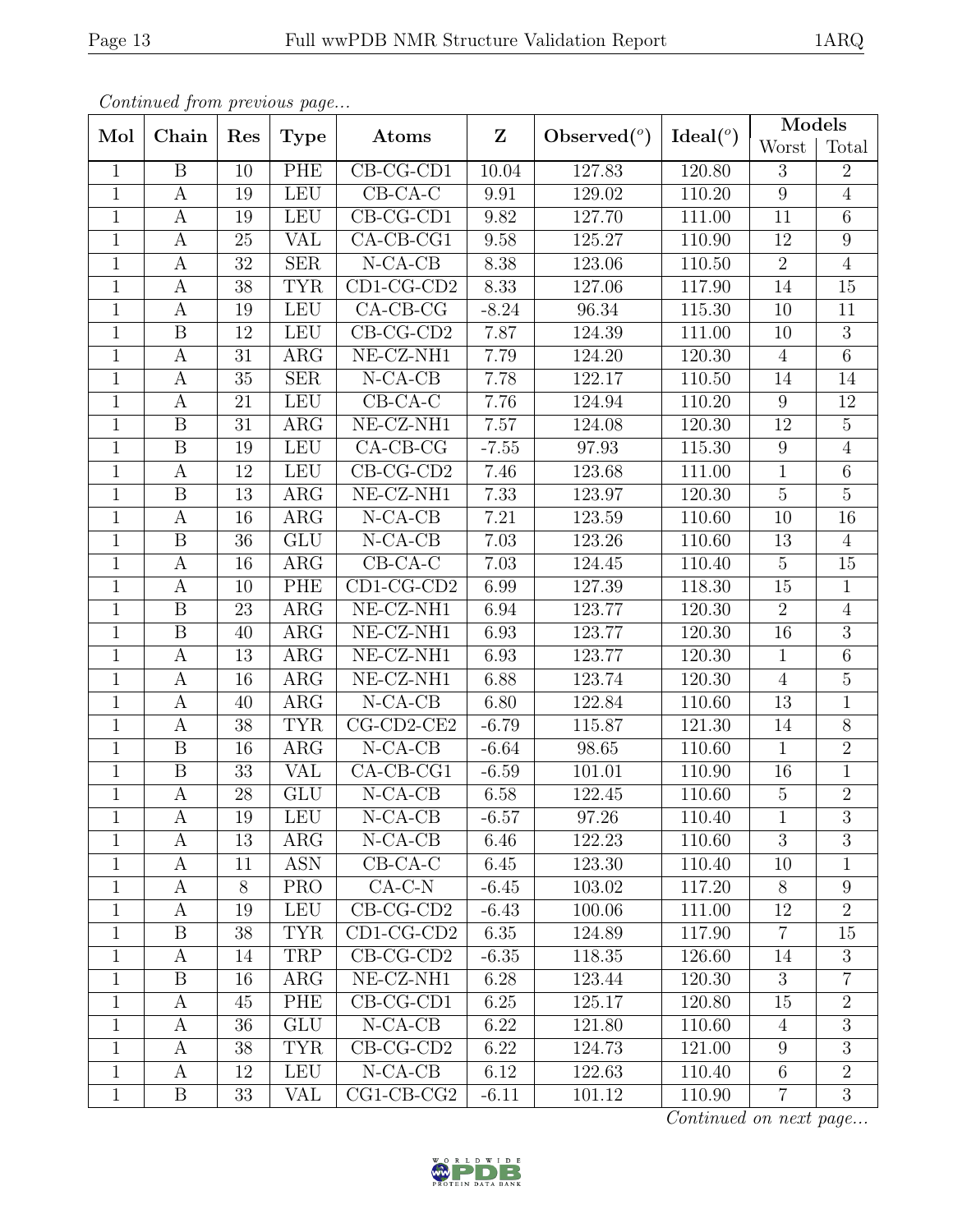|                | Continued from previous page |                 |                         |                       |              |                |                    | Models         |                |
|----------------|------------------------------|-----------------|-------------------------|-----------------------|--------------|----------------|--------------------|----------------|----------------|
| Mol            | Chain                        | Res             | Type                    | Atoms                 | $\mathbf{Z}$ | Observed $(°)$ | Ideal <sup>o</sup> | Worst          | Total          |
| $\mathbf{1}$   | A                            | 22              | <b>VAL</b>              | $CG1-CB-CG2$          | $-6.03$      | 101.26         | 110.90             | 10             | 3              |
| $\mathbf{1}$   | $\mathbf{A}$                 | 33              | <b>VAL</b>              | $CG1-CB-CG2$          | $-5.93$      | 101.41         | 110.90             | 11             | $\mathbf{1}$   |
| $\mathbf{1}$   | $\boldsymbol{A}$             | 22              | <b>VAL</b>              | $CA-CB-CG2$           | 5.84         | 119.67         | 110.90             | 13             | $\overline{2}$ |
| $\overline{1}$ | $\overline{A}$               | $\overline{38}$ | <b>TYR</b>              | $CG-CD1-CE1$          | $-5.80$      | 116.66         | 121.30             | 14             | $\overline{8}$ |
| $\mathbf{1}$   | $\boldsymbol{B}$             | 31              | ARG                     | NE-CZ-NH <sub>2</sub> | $-5.77$      | 117.41         | 120.30             | 12             | $\mathbf{1}$   |
| $\mathbf{1}$   | $\boldsymbol{A}$             | 43              | $\overline{\text{GLU}}$ | $CA-CB-CG$            | $5.75\,$     | 126.06         | 113.40             | $\overline{6}$ | $\overline{2}$ |
| $\mathbf{1}$   | $\boldsymbol{A}$             | 42              | <b>MET</b>              | $CA-C-N$              | $-5.75$      | 104.56         | 117.20             | $\,$ 6 $\,$    | $\mathbf{1}$   |
| $\overline{1}$ | $\overline{\mathbf{B}}$      | 16              | $\rm{ARG}$              | $NE- CZ-NH2$          | $-5.74$      | 117.43         | 120.30             | $\overline{6}$ | $\overline{2}$ |
| $\mathbf{1}$   | $\mathbf{A}$                 | 12              | <b>LEU</b>              | $CB-CA-C$             | $-5.68$      | 99.41          | 110.20             | $\overline{7}$ | $\mathbf{1}$   |
| $\mathbf{1}$   | $\mathbf{A}$                 | 14              | TRP                     | $CG$ - $CD$ 2- $CE3$  | $-5.66$      | 128.80         | 133.90             | $\overline{2}$ | $\mathbf{1}$   |
| $\mathbf{1}$   | A                            | 40              | ARG                     | NE-CZ-NH1             | 5.63         | 123.12         | 120.30             | $\overline{7}$ | $\overline{4}$ |
| $\mathbf{1}$   | $\boldsymbol{A}$             | 21              | <b>LEU</b>              | $CB-CG-CD1$           | $-5.61$      | 101.47         | 111.00             | 9              | $\mathbf{1}$   |
| $\mathbf{1}$   | $\boldsymbol{B}$             | 19              | <b>LEU</b>              | CB-CG-CD1             | $-5.60$      | 101.48         | 111.00             | $\overline{8}$ | $\overline{2}$ |
| $\mathbf{1}$   | $\boldsymbol{A}$             | 23              | ARG                     | $NE- CZ- NH1$         | $5.57\,$     | 123.08         | 120.30             | 13             | $\overline{2}$ |
| $\mathbf{1}$   | $\boldsymbol{B}$             | 8               | <b>PRO</b>              | $CA-C-N$              | $-5.56$      | 104.98         | 117.20             | 8              | $\mathbf{1}$   |
| $\mathbf{1}$   | $\boldsymbol{A}$             | 45              | <b>PHE</b>              | $N$ -CA-CB            | 5.49         | 120.48         | 110.60             | 10             | $\overline{3}$ |
| $\mathbf{1}$   | $\boldsymbol{B}$             | 38              | <b>TYR</b>              | $CG$ - $CD$ 1- $CE$ 1 | $-5.48$      | 116.92         | 121.30             | 13             | $\overline{7}$ |
| $\mathbf{1}$   | $\mathbf{A}$                 | 43              | <b>GLU</b>              | $N-CA-CB$             | 5.44         | 120.40         | 110.60             | $15\,$         | $\overline{2}$ |
| $\mathbf{1}$   | $\mathbf{A}$                 | 36              | <b>GLU</b>              | $CB-CA-C$             | $5.39\,$     | 121.19         | 110.40             | $\overline{5}$ | $\overline{2}$ |
| $\mathbf{1}$   | $\boldsymbol{A}$             | 40              | $\rm{ARG}$              | $CB-CA-C$             | 5.33         | 121.06         | 110.40             | 3              | $\overline{3}$ |
| $\mathbf{1}$   | $\boldsymbol{A}$             | 42              | <b>MET</b>              | $N$ -CA-C             | 5.33         | 125.39         | 111.00             | $\overline{6}$ | $\mathbf{1}$   |
| $\mathbf{1}$   | $\boldsymbol{B}$             | 9               | ${\rm GLN}$             | $CA-CB-CG$            | 5.32         | 125.10         | 113.40             | $\mathbf{1}$   | $\mathbf{1}$   |
| $\overline{1}$ | $\overline{A}$               | 31              | $\overline{\text{ARG}}$ | $NE- CZ- NH2$         | $-5.30$      | 117.65         | 120.30             | $\overline{4}$ | $\overline{1}$ |
| $\mathbf{1}$   | $\boldsymbol{A}$             | 41              | VAL                     | $CG1$ - $CB$ - $CG2$  | $-5.27$      | 102.46         | 110.90             | 11             | $\mathbf{1}$   |
| $\mathbf{1}$   | $\boldsymbol{A}$             | 34              | <b>ASN</b>              | $N$ -CA-CB            | $5.24\,$     | 120.03         | 110.60             | $\mathbf{1}$   | $\mathbf{1}$   |
| $\mathbf{1}$   | $\boldsymbol{A}$             | 13              | ARG                     | $NE- CZ-NH2$          | $-5.23$      | 117.69         | 120.30             | 12             | $\mathbf{1}$   |
| $\overline{1}$ | $\overline{B}$               | 38              | <b>TYR</b>              | $CG$ - $CD$ 2- $CE$ 2 | $-5.20$      | 117.14         | 121.30             | $\overline{7}$ | $\,1\,$        |
| $\mathbf{1}$   | $\overline{\mathbf{B}}$      | 10              | PHE                     | $CB-CA-C$             | $-5.15$      | 100.09         | 110.40             | 10             | $\mathbf{1}$   |
| $\mathbf{1}$   | B                            | 39              | <b>GLN</b>              | $N-CA-CB$             | 5.12         | 119.82         | 110.60             | $\mathbf{1}$   | $\mathbf{1}$   |
| $\mathbf{1}$   | A                            | $27\,$          | GLU                     | $N-CA-CB$             | 5.11         | 119.79         | 110.60             | 12             | 1              |
| $\mathbf{1}$   | A                            | 16              | $\rm{ARG}$              | $CA-C-N$              | $-5.03$      | 106.13         | 117.20             | $\overline{2}$ | $\mathbf{1}$   |
| $\mathbf{1}$   | A                            | 11              | ASN                     | $CA-C-N$              | $-5.03$      | 106.15         | 117.20             | 10             | $\mathbf{1}$   |
| $\mathbf{1}$   | $\mathbf B$                  | 19              | LEU                     | $CB-CA-C$             | 5.00         | 119.71         | 110.20             | 15             | $\mathbf{1}$   |

Continued from previous page.

All unique chiral outliers are listed below.

|  |                                    | Mol   Chain   Res   Type   Atoms   Models (Total) |
|--|------------------------------------|---------------------------------------------------|
|  | $\perp$ 16   ARG   $\overline{CA}$ |                                                   |

All unique planar outliers are listed below. They are sorted by the frequency of occurrence in the ensemble.

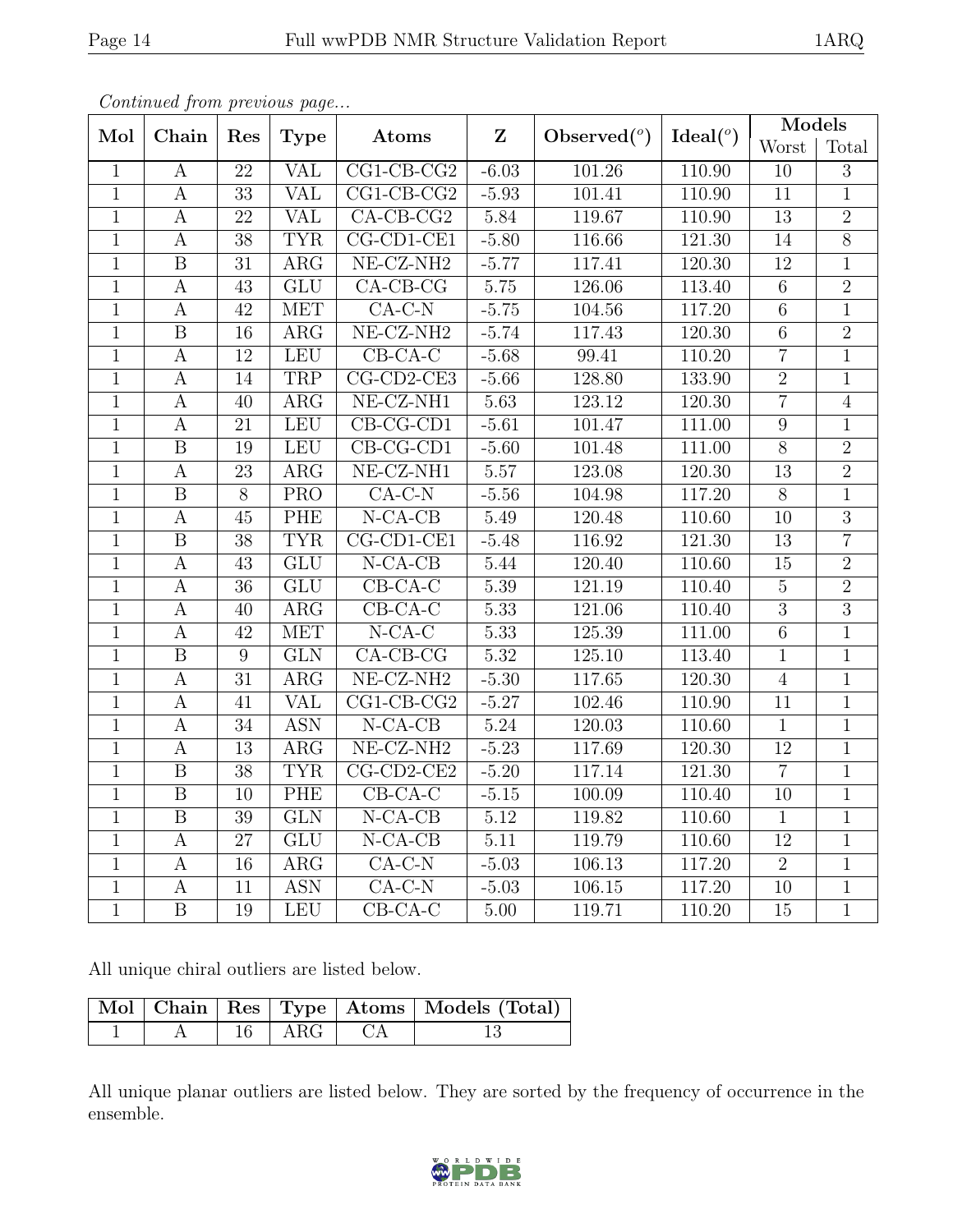| Mol            | Chain                   | Res             | <b>Type</b>             | Group                | Models (Total) |
|----------------|-------------------------|-----------------|-------------------------|----------------------|----------------|
| $\mathbf{1}$   | А                       | 38              | <b>TYR</b>              | Sidechain            | 16             |
| $\overline{1}$ | $\overline{A}$          | 23              | $\overline{\text{ARG}}$ | Mainchain            | 15             |
| $\overline{1}$ | $\boldsymbol{B}$        | 45              | PHE                     | Sidechain            | 15             |
| $\overline{1}$ | $\overline{A}$          | 45              | <b>PHE</b>              | Sidechain            | 15             |
| $\overline{1}$ | $\overline{A}$          | $\overline{8}$  | <b>PRO</b>              | Mainchain            | 14             |
| $\overline{1}$ | $\overline{\mathrm{B}}$ | 23              | $\overline{\text{ARG}}$ | Mainchain            | 14             |
| $\overline{1}$ | $\overline{B}$          | 38              | <b>TYR</b>              | Sidechain            | 14             |
| $\mathbf{1}$   | $\boldsymbol{B}$        | 16              | $\rm{ARG}$              | Mainchain, Sidechain | 11             |
| $\overline{1}$ | $\overline{A}$          | 18              | $\overline{\text{VAL}}$ | Mainchain            | $\overline{7}$ |
| $\overline{1}$ | $\overline{B}$          | 18              | <b>VAL</b>              | Mainchain            | $\overline{7}$ |
| $\mathbf{1}$   | $\overline{A}$          | 40              | ARG                     | Mainchain            | $\overline{6}$ |
| $\overline{1}$ | $\overline{B}$          | 8               | <b>PRO</b>              | Mainchain            | 6              |
| $\mathbf{1}$   | $\boldsymbol{A}$        | 31              | $\rm{ARG}$              | Mainchain, Sidechain | $\overline{4}$ |
| $\mathbf{1}$   | $\overline{A}$          | 42              | <b>MET</b>              | Mainchain            | $\overline{4}$ |
| $\overline{1}$ | $\overline{B}$          | 40              | $\overline{\text{ARG}}$ | Mainchain, Sidechain | $\overline{4}$ |
| $\overline{1}$ | $\overline{\mathbf{B}}$ | 10              | PHE                     | Mainchain, Sidechain | $\overline{4}$ |
| $\overline{1}$ | $\overline{A}$          | 10              | PHE                     | Sidechain            | 3              |
| $\overline{1}$ | $\overline{\mathrm{B}}$ | 19              | <b>LEU</b>              | Mainchain            | $\overline{3}$ |
| $\mathbf{1}$   | $\overline{A}$          | 13              | $\rm{ARG}$              | Sidechain            | $\overline{2}$ |
| $\overline{1}$ | $\overline{A}$          | $\overline{32}$ | <b>SER</b>              | Mainchain            | $\overline{2}$ |
| $\overline{1}$ | $\overline{A}$          | $\overline{16}$ | $\overline{\rm{ARG}}$   | Mainchain            | $\overline{2}$ |
| $\mathbf{1}$   | $\overline{A}$          | 41              | <b>VAL</b>              | Mainchain            | $\overline{2}$ |
| $\overline{1}$ | $\boldsymbol{A}$        | 17              | $\overline{\text{GLU}}$ | Mainchain            | $\overline{2}$ |
| $\mathbf{1}$   | $\mathbf{A}$            | 26              | <b>ALA</b>              | Mainchain            | $\overline{1}$ |
| $\overline{1}$ | $\overline{A}$          | 11              | <b>ASN</b>              | Mainchain            | $\overline{1}$ |
| $\overline{1}$ | $\overline{A}$          | 19              | LEU                     | Mainchain            | $\mathbf 1$    |
| $\mathbf{1}$   | B                       | 33              | <b>VAL</b>              | Peptide, Mainchain   | $\mathbf 1$    |
| $\mathbf{1}$   | A                       | 24              | $\overline{\text{LYS}}$ | Mainchain            | $\mathbf{1}$   |
| $\mathbf{1}$   | $\boldsymbol{B}$        | 30              | <b>GLY</b>              | Mainchain            | $\mathbf{1}$   |
| $\overline{1}$ | $\overline{\mathrm{B}}$ | 31              | $\overline{\rm{ARG}}$   | Sidechain            | $\overline{1}$ |

## 6.2 Too-close contacts  $(i)$

In the following table, the Non-H and H(model) columns list the number of non-hydrogen atoms and hydrogen atoms in each chain respectively. The H(added) column lists the number of hydrogen atoms added and optimized by MolProbity. The Clashes column lists the number of clashes averaged over the ensemble.

| Mol |       | Chain   Non-H   $H(model)$   $H(added)$   Clashes |       |         |
|-----|-------|---------------------------------------------------|-------|---------|
|     | 332   |                                                   | 331   | $5 + 2$ |
|     | 332   |                                                   | 331   | $6 + 2$ |
| All | 10624 |                                                   | 10592 | 132     |

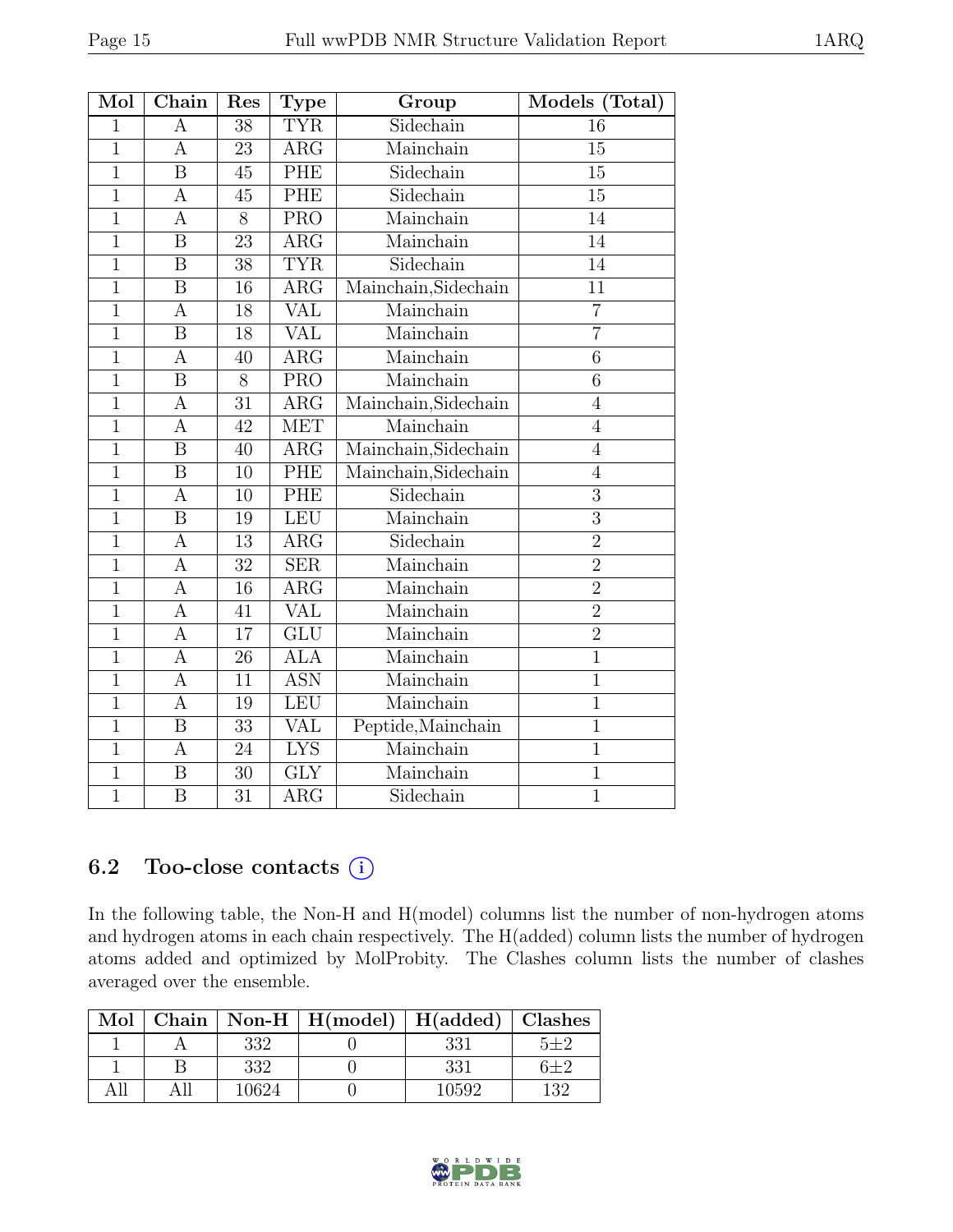The all-atom clashscore is defined as the number of clashes found per 1000 atoms (including hydrogen atoms). The all-atom clashscore for this structure is 6.

| Atom-1           | Atom-2            | $Clash(\AA)$ | Distance(A) | Models           |                |
|------------------|-------------------|--------------|-------------|------------------|----------------|
|                  |                   |              |             | Worst            | Total          |
| 1:B:39:GLN:HE22  | 1: B:40: ARG: CZ  | 0.69         | 2.00        | $\mathbf{1}$     | 9              |
| 1:A:11:ASN:HD21  | 1: B: 9: GLN: HB2 | 0.67         | 1.49        | $\overline{2}$   | 3              |
| 1:A:39:GLN:HE22  | 1:A:40:ARG:CZ     | 0.66         | 2.04        | $\overline{4}$   | 6              |
| 1:A:31:ARG:NH1   | 1:A:39:GLN:HE22   | 0.61         | 1.93        | 12               | $\overline{4}$ |
| 1:B:39:GLN:HE21  | 1:B:40:ARG:NH2    | 0.58         | 1.96        | $\overline{7}$   | $\overline{3}$ |
| 1:A:11:ASN:HD21  | 1: B: 9: GLN: NE2 | 0.58         | 1.96        | 10               | $\overline{1}$ |
| 1: A:31: ARG: CZ | 1:A:39:GLN:HE22   | 0.57         | 2.13        | $\overline{2}$   | 3              |
| 1:A:25:VAL:O     | 1:A:28:GLU:HG2    | 0.57         | 2.00        | 10               | $\overline{2}$ |
| 1:B:31:ARG:CZ    | 1:B:39:GLN:HE22   | 0.57         | 2.13        | $\sqrt{3}$       | $\overline{2}$ |
| 1:A:9:GLN:HB2    | 1:B:11:ASN:HD21   | 0.57         | 1.60        | $8\,$            | $\mathbf{1}$   |
| 1:A:13:ARG:CZ    | 1:B:34:ASN:HD22   | 0.56         | 2.13        | 9                | $\overline{2}$ |
| 1:B:33:VAL:HG12  | 1:B:34:ASN:H      | 0.56         | 1.60        | 9                | 1              |
| 1:A:19:LEU:HD13  | 1:B:10:PHE:CE2    | 0.56         | 2.35        | 11               | $\overline{3}$ |
| 1:B:29:ASN:HD22  | 1:B:31:ARG:CZ     | 0.56         | 2.13        | 12               | $\overline{4}$ |
| 1:B:39:GLN:HE21  | 1:B:40:ARG:NH1    | 0.55         | 2.00        | $\overline{3}$   | $\overline{1}$ |
| 1: A:10: PHE:O   | 1:B:11:ASN:HA     | 0.52         | 2.05        | 16               | $\overline{2}$ |
| 1:A:34:ASN:HD22  | 1:B:13:ARG:CZ     | 0.52         | 2.17        | 15               | $\mathbf{1}$   |
| 1:A:16:ARG:HB2   | 1:B:8:PRO:HG3     | 0.52         | 1.80        | $\overline{4}$   | $\mathbf{1}$   |
| 1:B:39:GLN:HE22  | 1:B:40:ARG:NH1    | 0.52         | 2.02        | $\overline{4}$   | $\mathbf{1}$   |
| 1:B:22:VAL:HG13  | 1:B:40:ARG:NH2    | 0.52         | 2.20        | 13               | $\mathbf{1}$   |
| 1:A:25:VAL:HG11  | 1:B:45:PHE:CE1    | 0.51         | 2.40        | $\overline{5}$   | $\overline{2}$ |
| 1:B:29:ASN:HD22  | 1:B:31:ARG:NH2    | 0.50         | 2.04        | 14               | $\overline{4}$ |
| 1:A:39:GLN:HE21  | 1:A:40:ARG:NH2    | 0.49         | 2.05        | $\overline{7}$   | $\overline{3}$ |
| 1:A:12:LEU:HD21  | 1:B:12:LEU:HD12   | 0.49         | 1.84        | 10               | $\mathbf{1}$   |
| 1:A:45:PHE:CZ    | 1:B:22:VAL:HG22   | 0.49         | 2.42        | $\mathbf{1}$     | $\overline{7}$ |
| 1:A:19:LEU:HD11  | 1:A:23:ARG:HH21   | 0.49         | 1.68        | 15               | $\mathbf{1}$   |
| 1:A:8:PRO:HD2    | 1:B:19:LEU:HD21   | 0.49         | 1.84        | 13               | $\mathbf{1}$   |
| 1: A:38:TYR:CE1  | 1:B:18:VAL:HG11   | 0.48         | 2.42        | $\mathbf{1}$     | $\overline{4}$ |
| 1:A:19:LEU:HD13  | 1:B:10:PHE:CE1    | 0.48         | 2.43        | 4                | $\perp$        |
| 1:B:25:VAL:O     | 1:B:28:GLU:HG2    | 0.48         | 2.09        | 10               | $\overline{4}$ |
| 1:A:19:LEU:HD21  | 1:B:10:PHE:CE1    | 0.47         | 2.45        | $\overline{7}$   | $\overline{2}$ |
| 1:B:13:ARG:NE    | 1:B:13:ARG:H      | 0.47         | 2.07        | 15               | $\mathbf{1}$   |
| 1: B: 33: VAL: O | 1:B:37:ILE:HG12   | 0.46         | 2.10        | 10               | $\mathbf{1}$   |
| 1:A:19:LEU:HD12  | 1:A:19:LEU:C      | 0.46         | 2.31        | 9                | $\mathbf{1}$   |
| 1:B:31:ARG:NH2   | 1:B:40:ARG:HH21   | 0.46         | 2.07        | $\boldsymbol{9}$ | $\mathbf{1}$   |
| 1: B:24: LYS:O   | 1:B:28:GLU:HG3    | 0.46         | 2.11        | 8                | $\mathbf{1}$   |
| 1:A:16:ARG:HH12  | 1:A:23:ARG:NH2    | 0.46         | 2.09        | 10               | $\mathbf{1}$   |
| 1:A:16:ARG:HB2   | 1: B:8: PRO:HG2   | 0.45         | 1.88        | 8                | $\mathbf{1}$   |

All unique clashes are listed below, sorted by their clash magnitude.

Continued on next page...

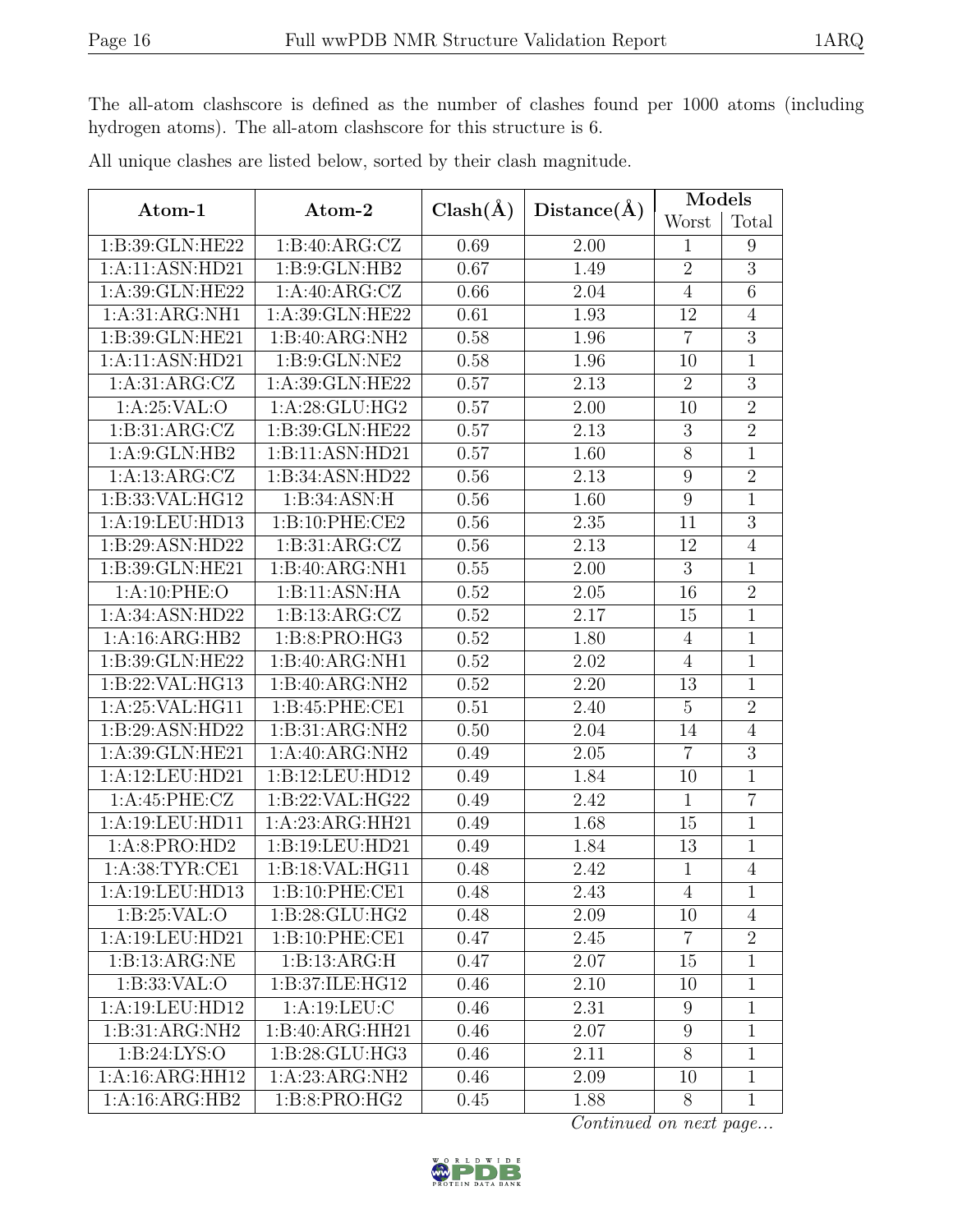| Continued from previous page |                             |              |                   | <b>Models</b>    |                |  |
|------------------------------|-----------------------------|--------------|-------------------|------------------|----------------|--|
| Atom-1                       | Atom-2                      | $Clash(\AA)$ | Distance(A)       | Worst            | Total          |  |
| 1:A:11:ASN:OD1               | 1:B:9:GLN:HB2               | 0.45         | 2.12              | 9                | $\mathbf{1}$   |  |
| 1:A:10:PHE:O                 | 1:B:12:LEU:HD23             | 0.45         | 2.11              | 6                | $\mathbf{1}$   |  |
| 1:A:34:ASN:OD1               | 1:B:12:LEU:HB3              | 0.45         | 2.12              | $\overline{3}$   | $1\,$          |  |
| 1: B: 21: LEU: O             | 1: B:25: VAL:HG23           | 0.45         | 2.12              | $\mathbf{1}$     | $\mathbf{1}$   |  |
| 1:A:11:ASN:HD21              | 1:A:13:ARG:NH2              | 0.45         | 2.08              | 15               | $\mathbf{1}$   |  |
| 1: A:9: GLN: H               | 1: A:9: GLN:CD              | 0.44         | 2.15              | 10               | $\mathbf{1}$   |  |
| 1:A:10:PHE:CE2               | 1:A:12:LEU:HD22             | 0.44         | 2.48              | 10               | $\mathbf{1}$   |  |
| 1:A:34:ASN:HD22              | 1:B:13:ARG:NH1              | 0.44         | 2.10              | 15               | $\mathbf{1}$   |  |
| 1:B:43:GLU:HA                | 1:B:46:LYS:HD2              | 0.44         | 1.90              | 15               | $\mathbf{1}$   |  |
| 1: A:25:VAL:O                | 1:A:28:GLU:HB3              | 0.44         | 2.12              | 13               | $\mathbf{1}$   |  |
| 1:A:8:PRO:HB2                | 1:B:19:LEU:HD21             | 0.44         | 1.90              | $\overline{4}$   | $\overline{1}$ |  |
| 1:A:18:VAL:O                 | 1:A:22:VAL:HG23             | 0.44         | 2.12              | 14               | $\overline{2}$ |  |
| 1:B:22:VAL:HG13              | 1:B:40:ARG:HH22             | 0.43         | 1.73              | 13               | $\mathbf{1}$   |  |
| 1: A: 16: ARG: O             | 1:A:19:LEU:HB2              | 0.43         | 2.13              | 10               | $\mathbf{1}$   |  |
| 1: A:20: ASP:O               | $1:A:24:L\overline{YS:HG2}$ | 0.43         | 2.14              | 15               | $\mathbf{1}$   |  |
| 1:A:41:VAL:HG21              | 1:B:37:ILE:HG23             | 0.43         | 1.90              | $\sqrt{2}$       | $\overline{4}$ |  |
| 1:A:45:PHE:CE1               | 1:B:25:VAL:HG11             | 0.43         | 2.49              | $\boldsymbol{9}$ | $\mathbf{1}$   |  |
| 1:A:11:ASN:HD22              | 1:A:13:ARG:NH2              | 0.43         | 2.11              | $\overline{2}$   | $\mathbf{1}$   |  |
| 1: A:9: GLN: HB2             | 1:B:11:ASN:OD1              | 0.43         | 2.14              | $\overline{2}$   | $\mathbf{1}$   |  |
| 1:A:13:ARG:HB3               | 1:B:9:GLN:HB3               | 0.42         | 1.89              | $\mathbf{1}$     | $\mathbf{1}$   |  |
| 1:A:40:ARG:HD3               | 1:A:40:ARG:HA               | 0.42         | 1.79              | 9                | $\mathbf{1}$   |  |
| 1:A:34:ASN:ND2               | 1:B:13:ARG:HH11             | 0.42         | 2.13              | 11               | $\mathbf{1}$   |  |
| 1:A:13:ARG:NH2               | 1:B:9:GLN:HE21              | 0.42         | 2.12              | 6                | $\overline{2}$ |  |
| 1: A:42: MET:O               | 1:A:46:LYS:HG2              | 0.42         | 2.14              | 9                | $\mathbf{1}$   |  |
| 1:A:13:ARG:H                 | 1:B:34:ASN:ND2              | 0.42         | 2.13              | 9                | $\mathbf{1}$   |  |
| 1:A:34:ASN:HD22              | 1:B:13:ARG:HH11             | 0.42         | 1.58              | 11               | $\mathbf{1}$   |  |
| 1: B: 31: ARG: O             | 1:B:35:SER:HB3              | 0.42         | 2.15              | 14               | $\mathbf{1}$   |  |
| 1:B:13:ARG:H                 | 1:B:13:ARG:NH1              | 0.42         | $\overline{2.13}$ | 11               | $\mathbf{1}$   |  |
| 1:B:31:ARG:HG3               | 1:B:36:GLU:HB2              | 0.42         | 1.91              | 16               | $\mathbf{1}$   |  |
| 1:A:34:ASN:ND2               | 1:B:13:ARG:H                | 0.41         | 2.14              | 6                | $\mathbf{1}$   |  |
| 1:B:13:ARG:H                 | 1: B: 13: ARG: NE           | 0.41         | 2.13              | 16               | $\mathbf{1}$   |  |
| 1:A:19:LEU:HD21              | 1:B:10:PHE:CE2              | 0.41         | 2.51              | 3                | 1              |  |
| $1:A:16:A\overline{RG:HH12}$ | 1:A:23:ARG:CZ               | 0.41         | 2.29              | 10               | $\mathbf{1}$   |  |
| 1:A:12:LEU:O                 | 1:B:9:GLN:HA                | 0.41         | 2.15              | 15               | $\mathbf{1}$   |  |
| 1:B:18:VAL:O                 | 1:B:22:VAL:HG23             | 0.41         | 2.16              | $\overline{7}$   | 1              |  |
| 1: B: 36: GLU:O              | 1:B:40:ARG:HD3              | 0.41         | 2.15              | 15               | $\mathbf 1$    |  |
| 1:A:15:PRO:HD2               | 1:B:38:TYR:HE2              | 0.41         | 1.75              | 14               | $\mathbf{1}$   |  |
| 1:B:33:VAL:HG12              | 1:B:34:ASN:N                | 0.40         | 2.31              | 9                | $\mathbf{1}$   |  |
| 1: B:42: MET:O               | 1:B:45:PHE:HB2              | 0.40         | 2.17              | 12               | $\mathbf{1}$   |  |

Continued from previous page.

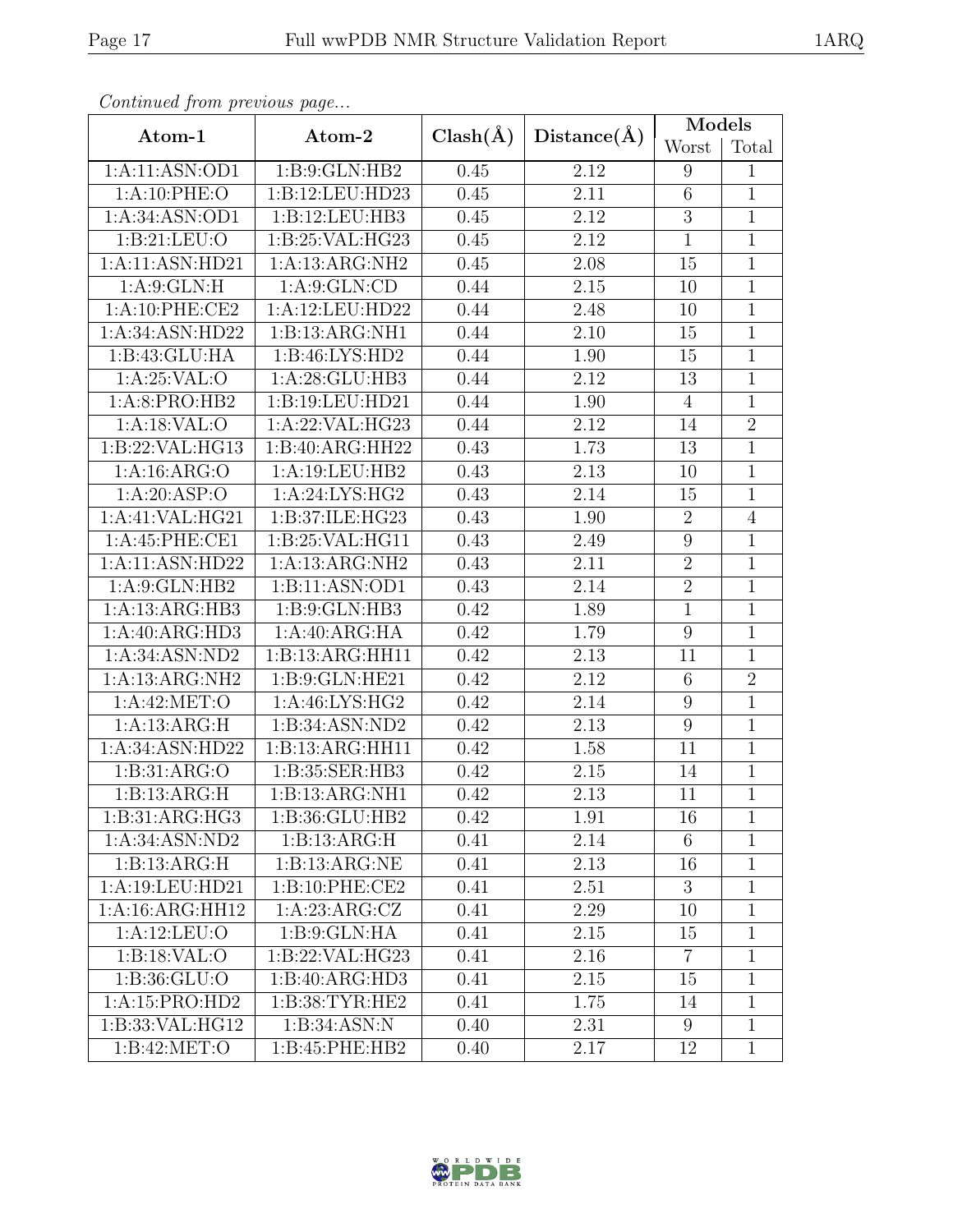# 6.3 Torsion angles  $(i)$

### 6.3.1 Protein backbone  $(i)$

In the following table, the Percentiles column shows the percent Ramachandran outliers of the chain as a percentile score with respect to all PDB entries followed by that with respect to all NMR entries. The Analysed column shows the number of residues for which the backbone conformation was analysed and the total number of residues.

| Mol | Chain | Analysed           | Favoured                                                                  | Allowed   | Outliers         |                | Percentiles |
|-----|-------|--------------------|---------------------------------------------------------------------------|-----------|------------------|----------------|-------------|
|     |       | 39/53(74%)         | $36\pm1$ (92 $\pm3\%$ )   2 $\pm1$ (6 $\pm3\%$ )   1 $\pm1$ (2 $\pm2\%$ ) |           |                  | 9              | 46          |
|     |       | 39/53(74%)         | $36\pm1$ (93 $\pm3\%$ )   2 $\pm1$ (4 $\pm2\%$ )                          |           | $1\pm1(3\pm2\%)$ | $\overline{7}$ | 40          |
| All | All   | $1248/1696$ (74\%) | 1152 $(92\%)$                                                             | 62 $(5%)$ | $34(3\%)$        |                | 43          |

All 9 unique Ramachandran outliers are listed below. They are sorted by the frequency of occurrence in the ensemble.

| Mol | Chain | Res | <b>Type</b> | Models (Total) |
|-----|-------|-----|-------------|----------------|
|     | В     | 32  | <b>SER</b>  |                |
|     | В     | 8   | <b>PRO</b>  | 6              |
|     | В     | 33  | VAL         | 5              |
| 1   | А     | 46  | <b>LYS</b>  |                |
|     | А     | 33  | <b>VAL</b>  | 4              |
|     | А     | 32  | <b>SER</b>  | 3              |
| 1   | А     | 16  | ARG         | $\overline{2}$ |
|     |       | 8   | <b>PRO</b>  | $\overline{2}$ |
|     |       | 34  | <b>ASN</b>  |                |

### 6.3.2 Protein sidechains  $(i)$

In the following table, the Percentiles column shows the percent sidechain outliers of the chain as a percentile score with respect to all PDB entries followed by that with respect to all NMR entries. The Analysed column shows the number of residues for which the sidechain conformation was analysed and the total number of residues.

| Mol | Chain | Analysed          | Rotameric                | Outliers          | Percentiles           |
|-----|-------|-------------------|--------------------------|-------------------|-----------------------|
|     |       | $37/47$ (79%)     | 34 $\pm$ 1 (91 $\pm$ 3%) | $4\pm1(9\pm3\%)$  | 12 <sub>1</sub><br>58 |
|     | В     | $37/47$ (79\%)    | $33\pm1(90\pm4\%)$       | 4±1 $(10\pm 4\%)$ | 57                    |
| All | All   | $1184/1504$ (79%) | 1070 (90%)               | 114 $(10\%)$      | 58<br>$1^{\Omega}$    |

All 27 unique residues with a non-rotameric sidechain are listed below. They are sorted by the frequency of occurrence in the ensemble.

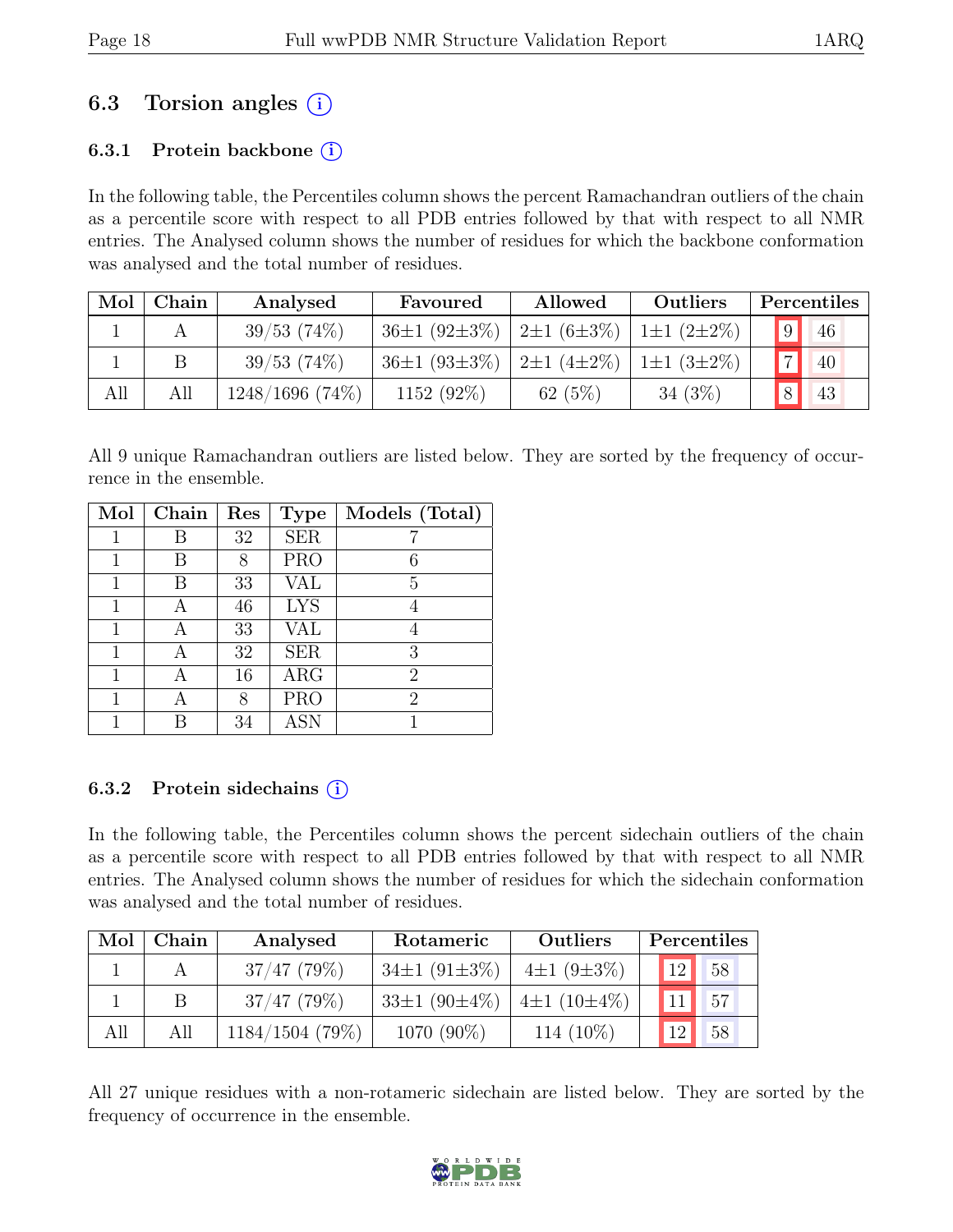| Mol            | Chain                   | Res              | <b>Type</b>             | Models (Total) |
|----------------|-------------------------|------------------|-------------------------|----------------|
| $\mathbf{1}$   | А                       | $\overline{13}$  | $\overline{\text{ARG}}$ | 15             |
| $\overline{1}$ | B                       | 13               | $\rm{ARG}$              | 13             |
| $\mathbf{1}$   | $\boldsymbol{B}$        | 36               | $\overline{\text{GLU}}$ | 9              |
| $\overline{1}$ | $\overline{\mathrm{B}}$ | $\overline{3}9$  | $\overline{\text{GLN}}$ | $\overline{8}$ |
| $\overline{1}$ | А                       | 39               | <b>GLN</b>              | $\overline{7}$ |
| $\overline{1}$ | $\overline{A}$          | $\overline{43}$  | $\overline{\text{GLU}}$ | $\overline{7}$ |
| $\overline{1}$ | $\overline{B}$          | $\boldsymbol{9}$ | $\overline{\text{GLN}}$ | $\sqrt{6}$     |
| $\overline{1}$ | $\, {\bf B}$            | $43\,$           | $\overline{\text{GLU}}$ | 6              |
| $\overline{1}$ | $\boldsymbol{A}$        | 11               | <b>ASN</b>              | $\overline{5}$ |
| $\overline{1}$ | $\overline{A}$          | 19               | LEU                     | $\overline{5}$ |
| $\mathbf{1}$   | А                       | 31               | ARG                     | 5              |
| $\overline{1}$ | $\boldsymbol{A}$        | 36               | GLU                     | 3              |
| $\mathbf{1}$   | B                       | 10               | PHE                     | 3              |
| $\overline{1}$ | А                       | $\boldsymbol{9}$ | <b>GLN</b>              | $\overline{3}$ |
| $\mathbf{1}$   | $\, {\bf B}$            | 19               | LEU                     | $\mathfrak{Z}$ |
| $\,1$          | $\boldsymbol{A}$        | $10\,$           | PHE                     | $\overline{2}$ |
| $\mathbf{1}$   | B                       | 31               | $\rm{ARG}$              | $\overline{2}$ |
| $\overline{1}$ | $\, {\bf B}$            | $\overline{17}$  | $\overline{\text{GLU}}$ | $\overline{2}$ |
| $\overline{1}$ | $\overline{B}$          | $42\,$           | <b>MET</b>              | $\overline{2}$ |
| $\overline{1}$ | А                       | 12               | <b>LEU</b>              | $\overline{1}$ |
| $\overline{1}$ | А                       | $\overline{24}$  | <b>LYS</b>              | $\mathbf{1}$   |
| $\mathbf{1}$   | Β                       | 16               | $\rm{ARG}$              | $\mathbf{1}$   |
| $\overline{1}$ | $\overline{\mathrm{B}}$ | $\overline{29}$  | <b>ASN</b>              | $\overline{1}$ |
| $\mathbf{1}$   | А                       | $15\,$           | <b>PRO</b>              | $\mathbf{1}$   |
| $\mathbf{1}$   | А                       | $32\,$           | <b>SER</b>              | $\mathbf{1}$   |
| $\overline{1}$ | $\overline{\mathbf{B}}$ | 46               | <b>LYS</b>              | $\overline{1}$ |
| $\overline{1}$ | Β                       | 40               | $\rm{ARG}$              | $\overline{1}$ |

#### 6.3.3 RNA (i)

There are no RNA molecules in this entry.

## 6.4 Non-standard residues in protein, DNA, RNA chains  $(i)$

There are no non-standard protein/DNA/RNA residues in this entry.

## 6.5 Carbohydrates (i)

There are no monosaccharides in this entry.

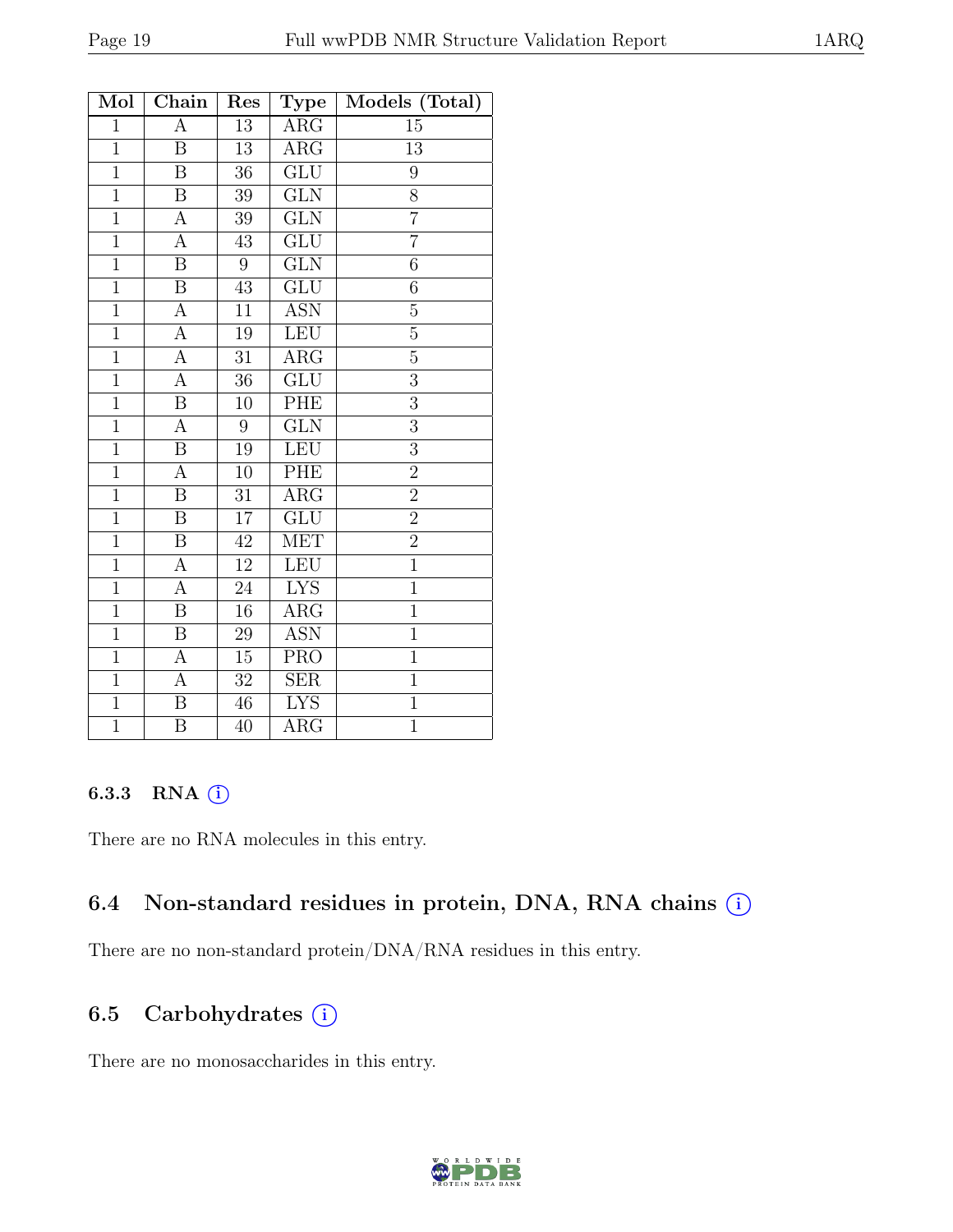## 6.6 Ligand geometry  $(i)$

There are no ligands in this entry.

## 6.7 Other polymers  $(i)$

There are no such molecules in this entry.

## 6.8 Polymer linkage issues (i)

There are no chain breaks in this entry.